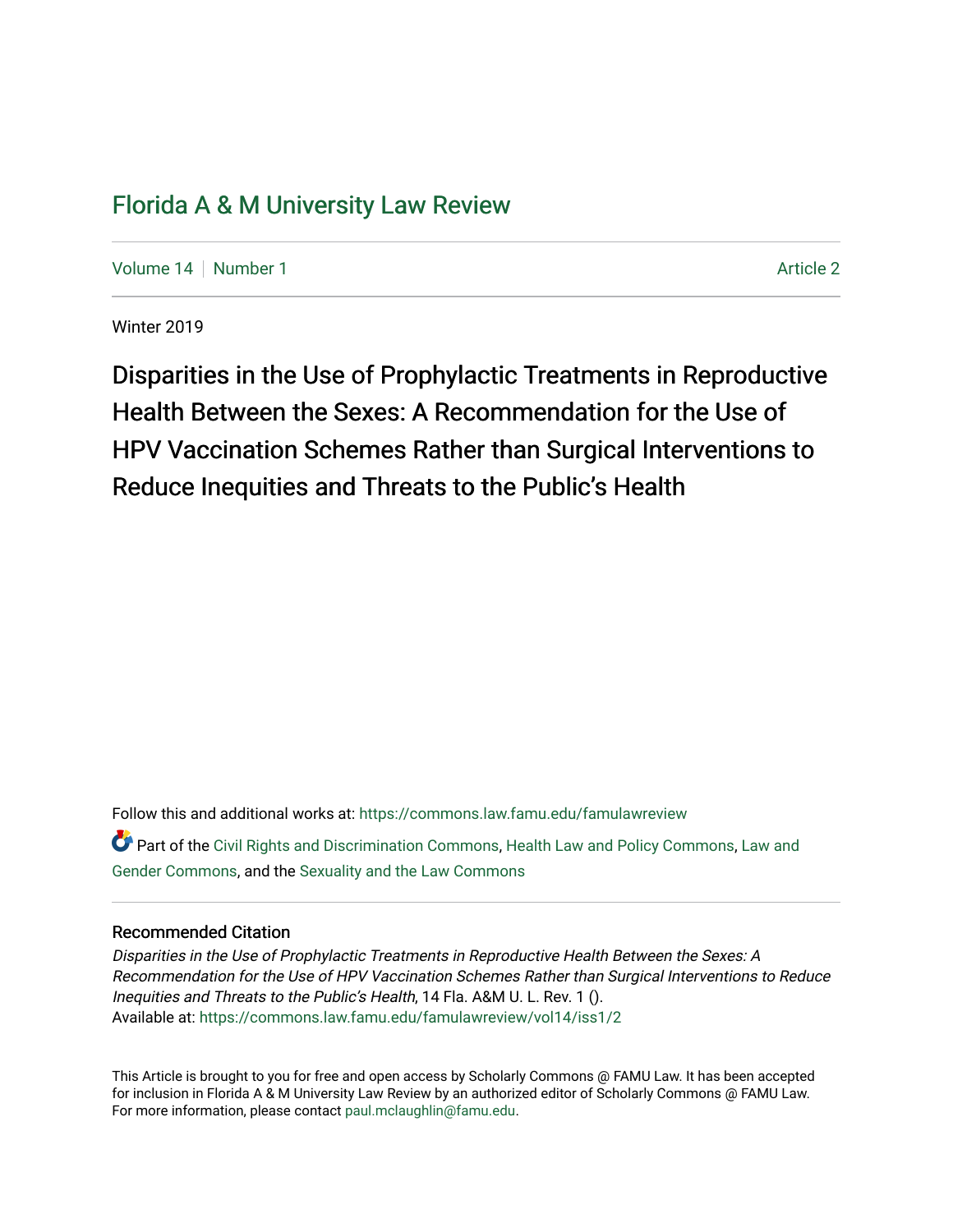# DISPARITIES IN THE USE OF PROPHYLACTIC TREATMENTS IN REPRODUCTIVE HEALTH BETWEEN THE SEXES: A RECOMMENDATION FOR THE USE OF HPV VACCINATION SCHEMES RATHER THAN SURGICAL INTERVENTIONS TO REDUCE INEQUITIES AND THREATS TO THE PUBLIC'S HEALTH

# *Paul McLaughlin\**

|     | CTION                                                                                                    | $\overline{2}$ | R.       |
|-----|----------------------------------------------------------------------------------------------------------|----------------|----------|
| L   | ETHICAL AND LEGAL ISSUES CONCERNING THE                                                                  |                |          |
|     | USE OF PROPHYLACTIC TREATMENTS AND                                                                       |                |          |
|     | INFORMED CONSENT FOR MEDICAL TREATMENT                                                                   | 4              | R        |
|     | A. Prophylactic Surgeries for Women and Reproductive                                                     |                |          |
|     | $Health \dots \dots \dots \dots \dots \dots \dots \dots \dots \dots \dots \dots \dots \dots \dots \dots$ | 6              | R        |
|     | B. Prophylactic Surgeries for Men and Reproductive                                                       |                |          |
|     | $Health \dots \dots \dots \dots \dots \dots \dots \dots \dots \dots \dots \dots \dots \dots \dots \dots$ | 7              | $\bf{R}$ |
|     | C. Use of Circumcision as a Prophylactic Treatment and                                                   |                |          |
|     | Sexual Deterrent in Both Sexes                                                                           | 9              | R        |
| II. | ETHICAL AND LEGAL ISSUES THAT NEED TO BE                                                                 |                |          |
|     | ADDRESSED REGARDING THE USE OF                                                                           |                |          |
|     | PROPHYLACTIC SURGERY ON REPRODUCTIVE                                                                     |                |          |
|     | ORGANS FOR BOTH SEXES                                                                                    | 10             | R        |
|     | A. Legal and Medical Ethical Protections for Women                                                       |                |          |
|     |                                                                                                          | 10             | $\bf{R}$ |
|     | <b>B.</b> Legal and Medical Ethical Stances on Male                                                      |                |          |
|     |                                                                                                          | 11             | R        |
|     | C. Challenges to the Protections for Women Against                                                       |                |          |
|     | Circumcision Due to the Lack of Similar Protections                                                      |                |          |
|     |                                                                                                          | 12             | R        |
| HL. | USE OF THE HPV VACCINE TO PREVENT CANCER                                                                 |                |          |
|     | IN MEN AND WOMEN                                                                                         | 13             | R        |
|     |                                                                                                          |                |          |

<sup>\*</sup> Paul McLaughlin is an instruction and reference librarian at the Florida Agricultural and Mechanical University College of Law located in Orlando Florida. He earned his Juris Doctorate from the Valparaiso University School of Law and obtained his MLIS from the University of Alabama. He can be contacted at paul.mclaughlin@famu.edu.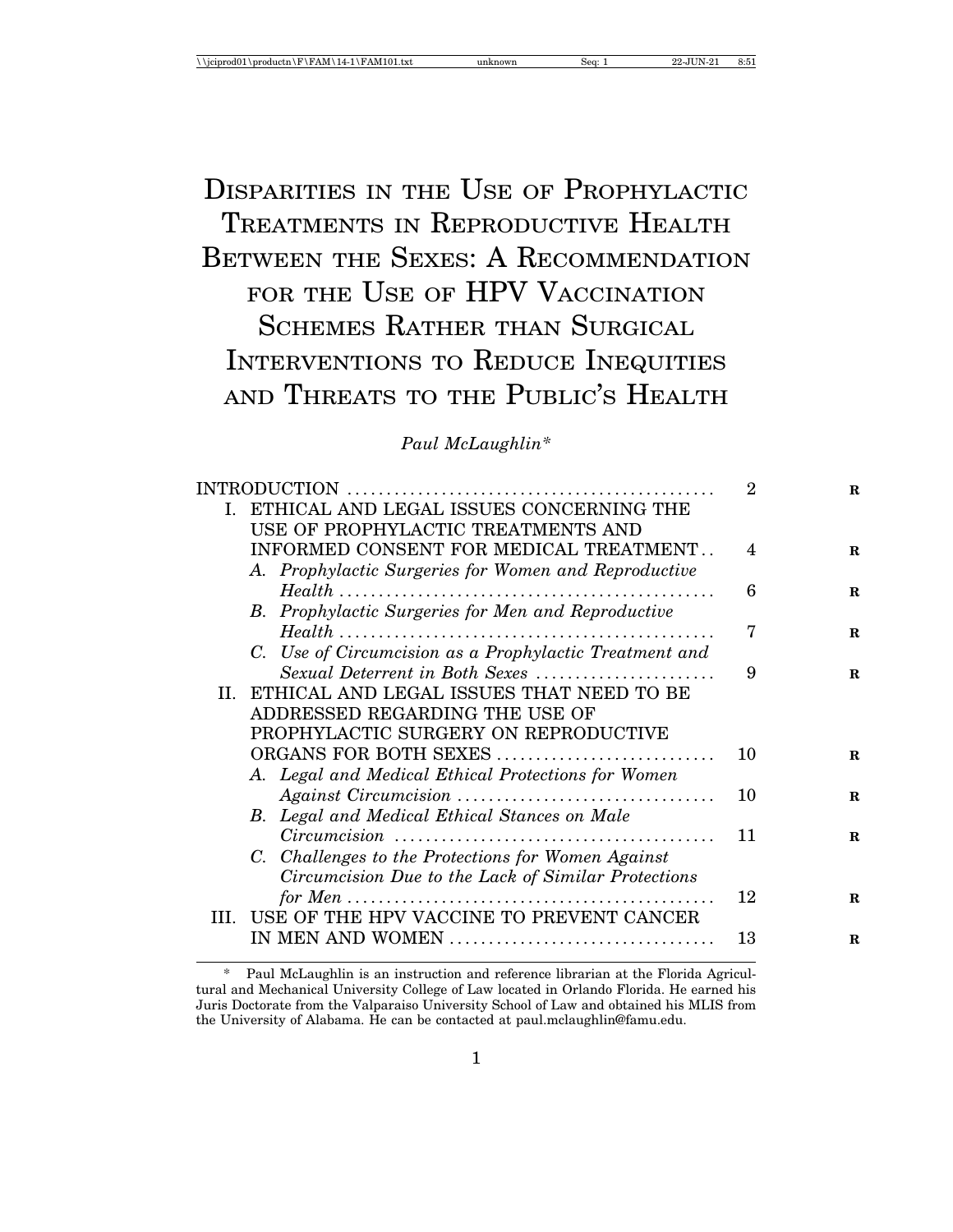|  | A. Ethical and Legal Issues Concerning the Use of HPV<br>Vaccinations to Prevent Communicable Disease      | 15 | R.       |
|--|------------------------------------------------------------------------------------------------------------|----|----------|
|  | <b>B.</b> The Public's Attitudes Towards and Understanding of                                              | 16 | R.       |
|  | C. Concerns About the FDA's Approval of the HPV                                                            | 17 | R.       |
|  | D. Concerns About the Focus on Heterosexual Behavior                                                       | 18 | R.       |
|  | E. Issues in Connection to Mandating the Use of the HPV                                                    | 19 | $\bf{R}$ |
|  |                                                                                                            | 20 | R.       |
|  | A. The Necessity for Strict Medical and Legal Rules<br>Regarding Prophylactic Treatment for Both Sexes     | 20 | R        |
|  | B. The Need for Equal Access to HPV Vaccination for                                                        | 21 | R.       |
|  | C. The Need for Equal Treatment Under Medical Ethics<br>and the Law as to Prophylactic Reproductive Health |    |          |
|  |                                                                                                            | 21 | R        |

*On the issue of prophylactic treatment of reproductive diseases, the sexes have historically been treated differently under medical ethics guidelines and the laws of the United States. Women have drawn the focus of medical and legal scrutiny on issues of prophylactic reproductive health. Women were often required to undergo quarantine and forced to receive treatment for reproductive diseases considered dangerous to public health. Women are now afforded protections against involuntary prophylactic procedures to prevent diseases in reproductive organs. Specifically, women are provided access to vaccinations against the human papillomavirus at a higher rate than males despite the disease's ability to negatively impact both sexes. In order to control the spread of the human papillomavirus and to best ensure an opportunity for both sexes to maintain positive reproductive health, the rules guiding medical professionals and the laws of the United States must treat both sexes equally with regard to granting protections from unnecessary prophylactic treatments and in allowing access to human papillomavirus vaccinations.*

### INTRODUCTION

Sexually transmitted diseases ("STDs") frequently have been used to treat differing groups of people as inferior or as morally wrong along many lines, including physical sex characteristics and sexual ori-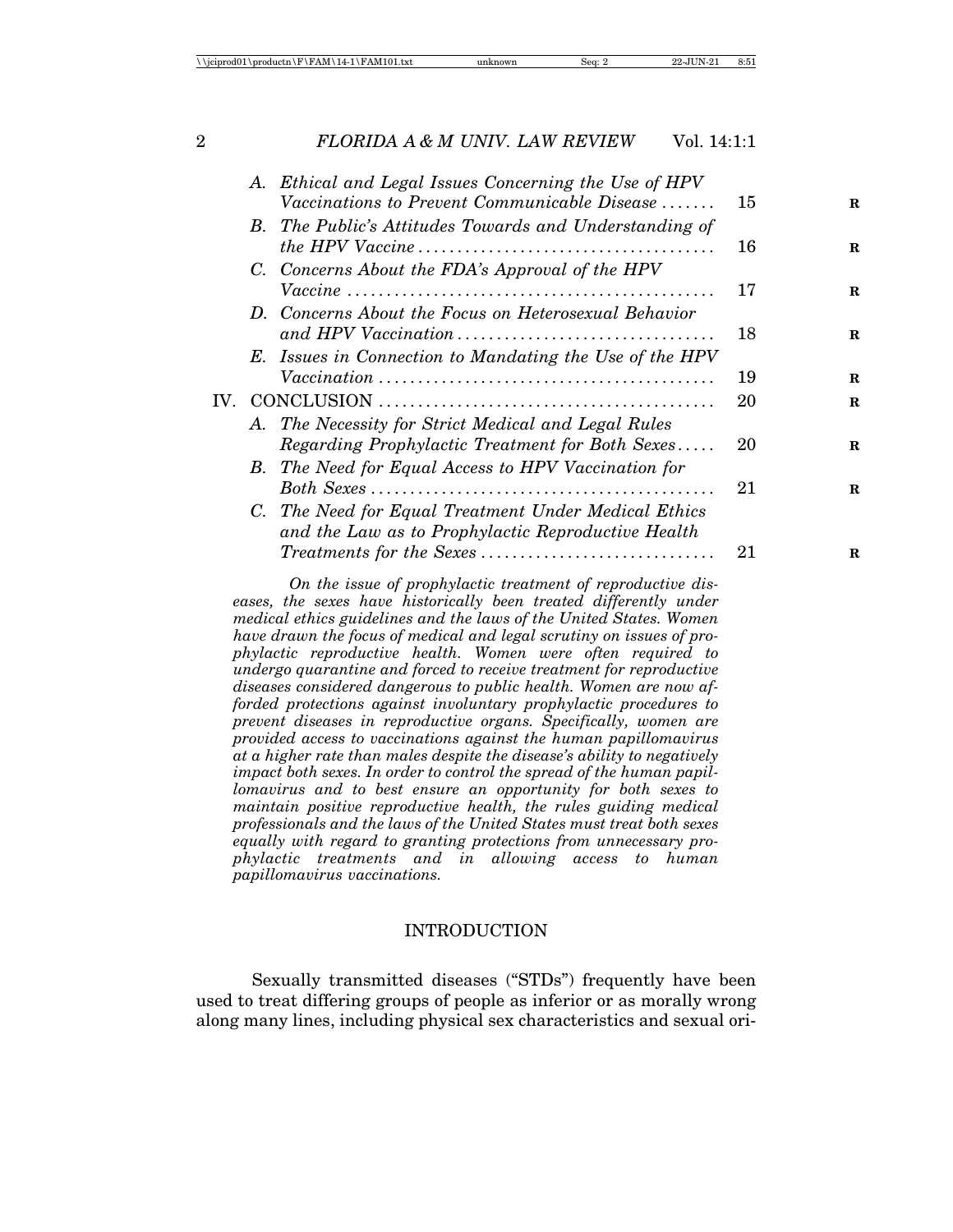entation.1 In the late 1900's, the United States government conducted a campaign of health care directives and laws against STDs, also known as the "American Plan".2 Lawmakers were particularly concerned with controlling STDs and were focused on women as the potential carriers of STDs and being the source of immoral behavior.3 As a result, state and federal laws were passed that allowed women who were suspected of carrying sexually transmitted diseases to be arrested, forcibly examined, and imprisoned until the women completed treatment for disease or were no longer seen as a threat to public health.<sup>4</sup> Although the American Plan was said to have declined by the 1970s, quarantine laws remained in place, though not as vigorously enforced.5 The quarantine laws allowed health authorities to detain and hold individuals to prevent the spread of diseases considered dangerous to social health. Essentially, quarantine laws were used to control the reproductive health of both sexes by using differing standards based on the individual's sex.<sup>6</sup>

However, after the Supreme Court's holding in *Reed v. Reed*,7 a person's sex was included as a category that was protected from discrimination under the Equal Protection Clause of the Fourteenth Amendment.8 Initially, under *Bradwell v. Illinois*, the standard of review for sex-based discrimination was subject to the lowest level of scrutiny – rational basis.9 Through a series of cases, however, the Supreme Court raised the standard of review to a heightened level known as skeptical (or intermediate) scrutiny.10 Under skeptical scrutiny, a party must show that the reasons for treating a sex differently are

4. *See* Stern, *supra* note 2, at 375.

5. *See generally* Stern, *supra* note 2, at 416-32 (describing the history of the American Plan and laws that persisted even after its decline).

6. *See generally* Stern, *supra* note 2, at 416-32 (describing the history of the American Plan and laws that persisted even after its decline).

7. 404 U.S. 71 (1975).

8. *See id.* at 75-77; *see also* M. Margaret McKeown, *Beginning with Brown: Springboard for Gender Equality and Social Change*, 52 SAN DIEGO L. REV. 815, 818-19 (2015).

9. 86 U.S. 130, 140-42 (1872).

10. *See* Stern, *supra* note 2, at 821.

<sup>1.</sup> *See generally* N. Gilmore & M. A. Somerville*, Stigmatization, Scapegoating and Discrimination in Sexually Transmitted Diseases: Overcoming 'Them' and 'Us'*, 39 SOC. SCI. & MED. 1339, 1343-45 (1994) (discussing the various impacts of stigmatization).

<sup>2.</sup> *See* Scott Wasserman Stern, *The Long American Plan: The U.S. Government Campaign Against Venereal Disease and Its Carriers*, 38 HARV. J.L. & GENDER 373, 374-75 (2015).

<sup>3.</sup> Stephanie Wahab, *"For Their Own Good?:" Sex Work, Social Control and Social Workers, a Historical Perspective*, 29 J. SOC. & SOC. WELFARE 39, 44-45 (2002) (noting that "[i]n 1910, the New York legislature passed the Page Bill requiring women convicted of prostitution offenses to be examined for sexually transmitted diseases").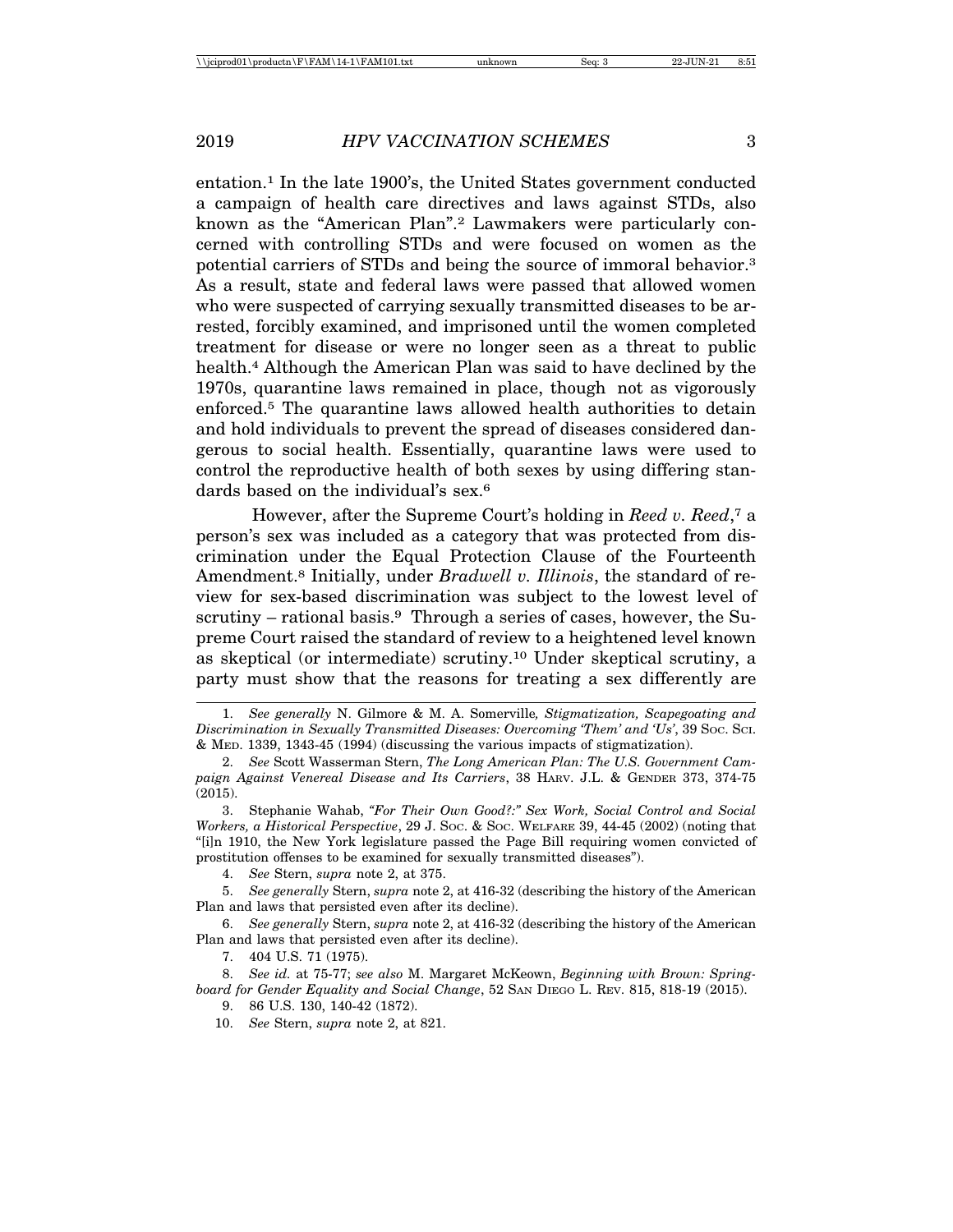based on an "exceedingly persuasive justification."11 Even though the Supreme Court has set a high standard for differential treatment based on one's sex, disparate treatment based on sex still persists with regards to prophylactic treatments for STDs in the areas of access to vaccinations and protections against unnecessary surgeries reputed to prevent cancers and diseases in reproductive organs.

This Article will examine the unequal treatment of the sexes under the law with regard to prophylactic treatments against STDs. The second section of this Article will discuss the ethical and legal issues in the use of prophylactic treatments and the issues involving informed consent regarding their use. The third section of this Article will discuss the historic and current use of prophylactic surgeries on both sexes to prevent disease and the challenges that have been raised against such practices. The fourth section of this Article will discuss the use of the H.P.V. vaccinations in both sexes to reduce the occurrence of many forms of cancer and the disparities between the vaccinations' use along the line of sex due to medical and legal guidelines. The final section of this Article will argue that both sexes should be afforded the same opportunities to receive the human papillomavirus vaccinations, and will further argue equal protections against non-consensual genital altering surgeries regardless of if they are aimed to prevent genital cancer and diseases or because of cultural motivations.

# I. ETHICAL AND LEGAL ISSUES CONCERNING THE USE OF PROPHYLACTIC TREATMENTS AND INFORMED CONSENT FOR MEDICAL TREATMENT

Prophylactic treatments are treatments performed to prevent, rather than cure, medical conditions.12 The use of prophylactic treatments raises a variety of ethical issues including concerns over patient consent and questions as to which factors are to be considered when deciding if such treatments are necessary to preserve public health.13 Consent to medical treatment is considered valid when the patient is told of the: (1) nature of the treatment to be performed; (2) the risks and consequences of the treatment in light of the availability of alter-

<sup>11.</sup> *See generally* United States v. Virginia, 518 U.S. 515, 530-34 (1996) (discussing the skeptical scrutiny analysis and its application to gender classifications).

<sup>12.</sup> *See* WORLD HEALTH ORGANIZATION, ETHICAL CONSIDERATIONS IN DEVELOPING A PUB-LIC HEALTH RESPONSE TO PANDEMIC INFLUENZA vi (2007), https://www.who.int/csr/resources/ publications/WHO\_CDS\_EPR\_GIP\_2007\_2/en/.

<sup>13.</sup> *See generally id*. at 1-8 (discussing the ethical considerations needed to establish a process that promotes equitable access to treatments).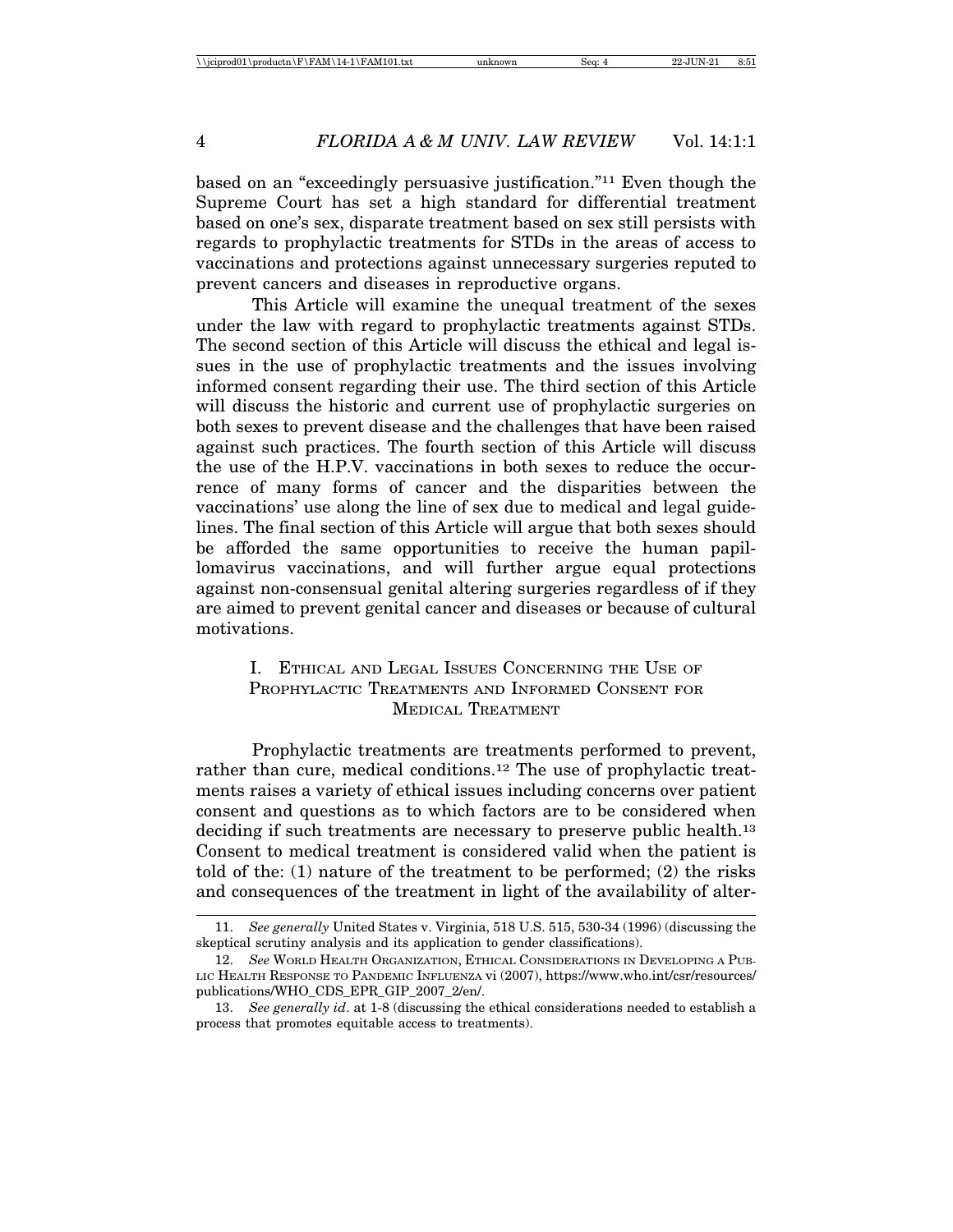native treatments; (3) risks involved with not receiving treatment; in addition, the patient must be asked to consent to the treatment again if the patient withdraws consent and later develops conditions that require treatment.14 However, there are two situations when the doctor is able to override the requirement of informed consent: (1) when the patient is unable to make their wishes as to medical treatment known thereby seeking consent form a parent or power of attorney;<sup>15</sup> or  $(2)$ when there is a compelling social reason that a treatment should be administered without the patient's consent.16 As such, surgery should only be performed if there is a condition requiring such intervention, the patient is informed of the ramifications of the surgery, the procedure is for the overall health benefit of the patient, the procedure meets with the ethical and social justice considerations of performing the surgery, and the patient's autonomy is respected.17

Reliance on a surrogate decision maker for health decisions is only proper when the surrogate's decisions reflect those of the patient.18 Studies have shown, however, that surrogates often do not follow a patient's choices, and, at times, substitute their own wishes for those of the patient;19 this is true even with adults who had the ability to make their wishes as to medical treatment known.20 As a general rule of law, because a child cannot consent to medical treatment, a parent and/or guardian must consent to the treatment on behalf of the child.21 Medical ethics and laws of the United States, however, go one step further and allow parents to make decisions for their children with regard to medical treatment even if those choices are harmful, as

<sup>14.</sup> See SCOTT BECKER, HEALTH CARE LAW: A PRACTICAL GUIDE, §§ 19.02[2][a][i]-[v] (1964), Westlaw.

<sup>15.</sup> *See* Schloendorff v. Soc'y of N.Y. Hospital, 211 N.Y. 125, 128-32 (1914); *see also* Christine Grady, *Enduring and Emerging Challenges of Informed Consent*, 372 NEW ENG. J. MED. 855, 856-60 (2015).

<sup>16.</sup> *See, e.g.*, Jacobson v. Massachusetts, 197 U.S. 11, 24-39 (1905) (holding that a law allowing smallpox vaccination to be administered regardless of consent by patient was constitutional as it was enacted for the purpose of protecting public health and safety should it be endangered by the presence of such disease).

<sup>17.</sup> *See* American College of Obstetricians and Gynecologists, *ACOG Committee Opinion Number 395 Surgery and Patient Choice*, 111 OBSTETRICS & GYNECOLOGY 243, 243-44 (2008).

<sup>18.</sup> *See* David I. Shalowitz et al., *The Accuracy of Surrogate Decision Makers: A Systematic Review*, 166 ARCHIVES INTERNAL MED. 493, 493, 495 (2006).

<sup>19.</sup> *Id*. at 495.

<sup>20.</sup> *Id.* at 495-97.

<sup>21.</sup> *See* Bonner v. Moran, 126 F.2d 121, 122-23 (D.C. Cir. 1941).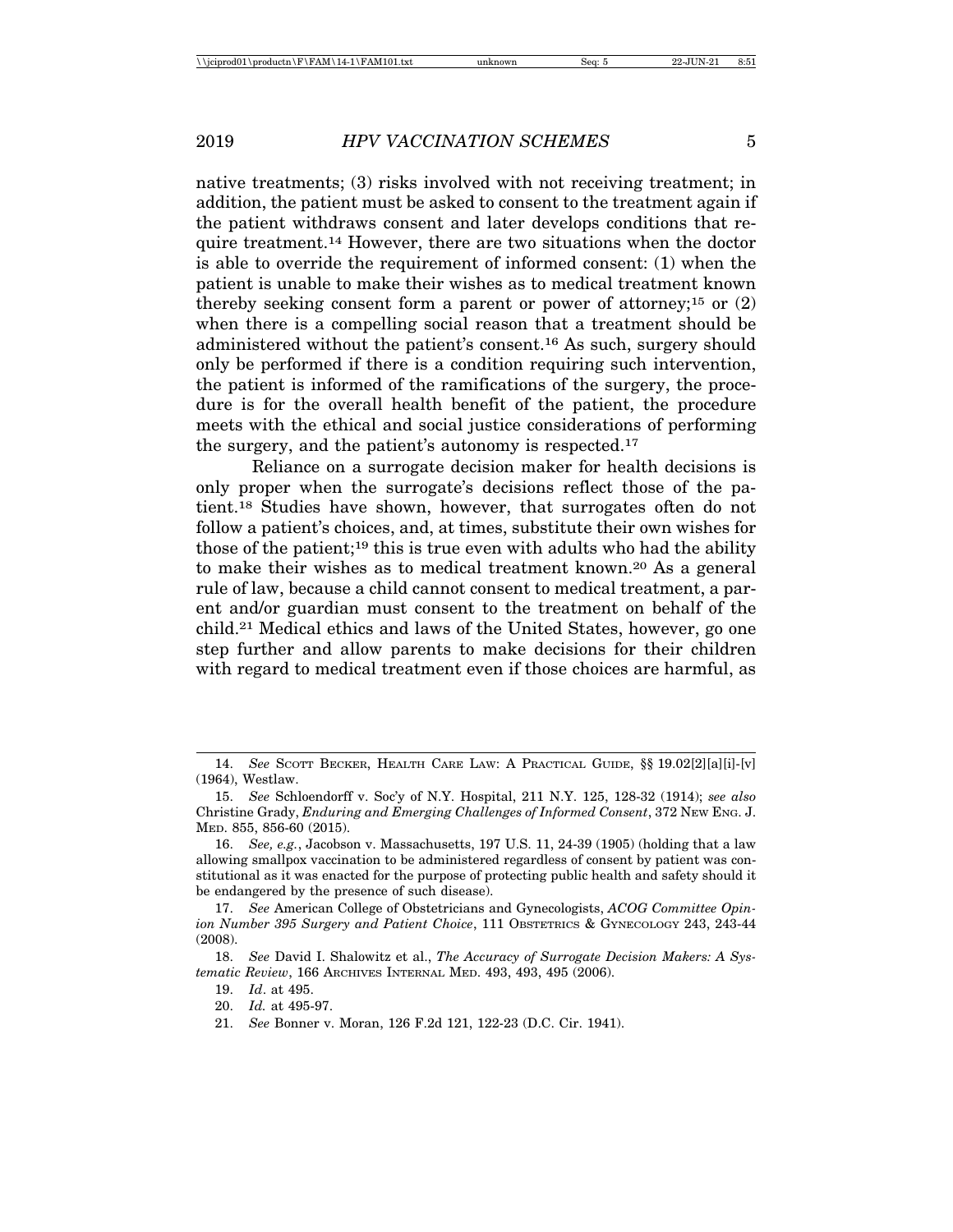the law protects a parent's right to raise their child as they see fit.22 A parent's choice is generally deemed valid when it is an immediate, life threatening, clinically verifiable, disease, deformity, or injury that requires correction.23 Medical experts have stated that prophylactic procedures on children are impermissible unless it can be shown that: (1) there is a disease or injury that must be treated to prevent further harm; (2) the treatment is the least invasive method available; (3) the treatment would most likely provide a net benefit to the child; (4) the child would consent to the treatment or there is a valid reason why the treatment should be given without consent; (5) the treatment is standard to prevent serious harm to the child or society; and (6) without the treatment that there is a high probability the child would develop a disease.<sup>24</sup>

### *A. Prophylactic Surgeries for Women and Reproductive Health*

For women, prophylactic mastectomies and hysterectomies can be performed to lower the risk of cancer to a woman's breasts when that woman carries tumor suppressor genes known as BCRA 1 and BCRA 2.25 Even though prophylactic procedures have been found to reduce cancer risks, few medical experts have encouraged their use due to the availability of other treatments and concern that women would choose surgery due to misplaced fear of their chances of developing cancer.26 If a woman is considered high risk for breast or ovarian cancer, experts recommend that she be counseled as to the risks of undergoing surgery or foregoing surgery so she can make the best decision for herself.27 Experts also recommend that women speak with oncologists, psychologists, nurses, and surgeons, during multiple sessions before choosing to undergo prophylactic surgery.28 Due to the possible negative impacts of prophylactic surgery on a woman's self-

<sup>22.</sup> *See* Tabor v. Scobee, 254 S.W.2d 474, 475-76 (Ky. 1951); *see also* Barry Lyons & Ralph Hurley O'Dwyer, *The Jacobs Parental Prerogative Test*, 15 AM. J. BIOETHICS 52, 52-53 (2015).

<sup>23.</sup> *See* F. M. Hodges et al., *Prophylactic Interventions on Children: Balancing Human Rights with Public Health*, 28 J. MED. ETHICS 10, 10 (2002).

<sup>24.</sup> *Id*. at 10-11.

<sup>25.</sup> Ibrahim Kansa et al., *Timing of Prophylactic Hysterectomy-Oophorectomy, Mastectomy, and Microsurgical Breast Reconstruction in BRCA 1 and BRCA 2 Carriers*, 34 MICROSURGERY 271, 271 (2013).

<sup>26.</sup> *See* F. Lalloo et al., *A Protocol for Preventative Mastectomy in Women with An Increased Lifetime Risk of Breast Cancer*, 26 EUR. J. SURGICAL ONCOLOGY 711, 711-12 (2000).

<sup>27.</sup> *See* Lynn C. Hartmann & Noralane M. Lindor, *The Role of Risk-Reducing Surgery in Hereditary Breast and Ovarian Cancer*, 374 NEW ENG. J. OF MED. 454, 464-66 (2016).

<sup>28.</sup> *See* Lalloo et al., *supra* note 26, at 712-13.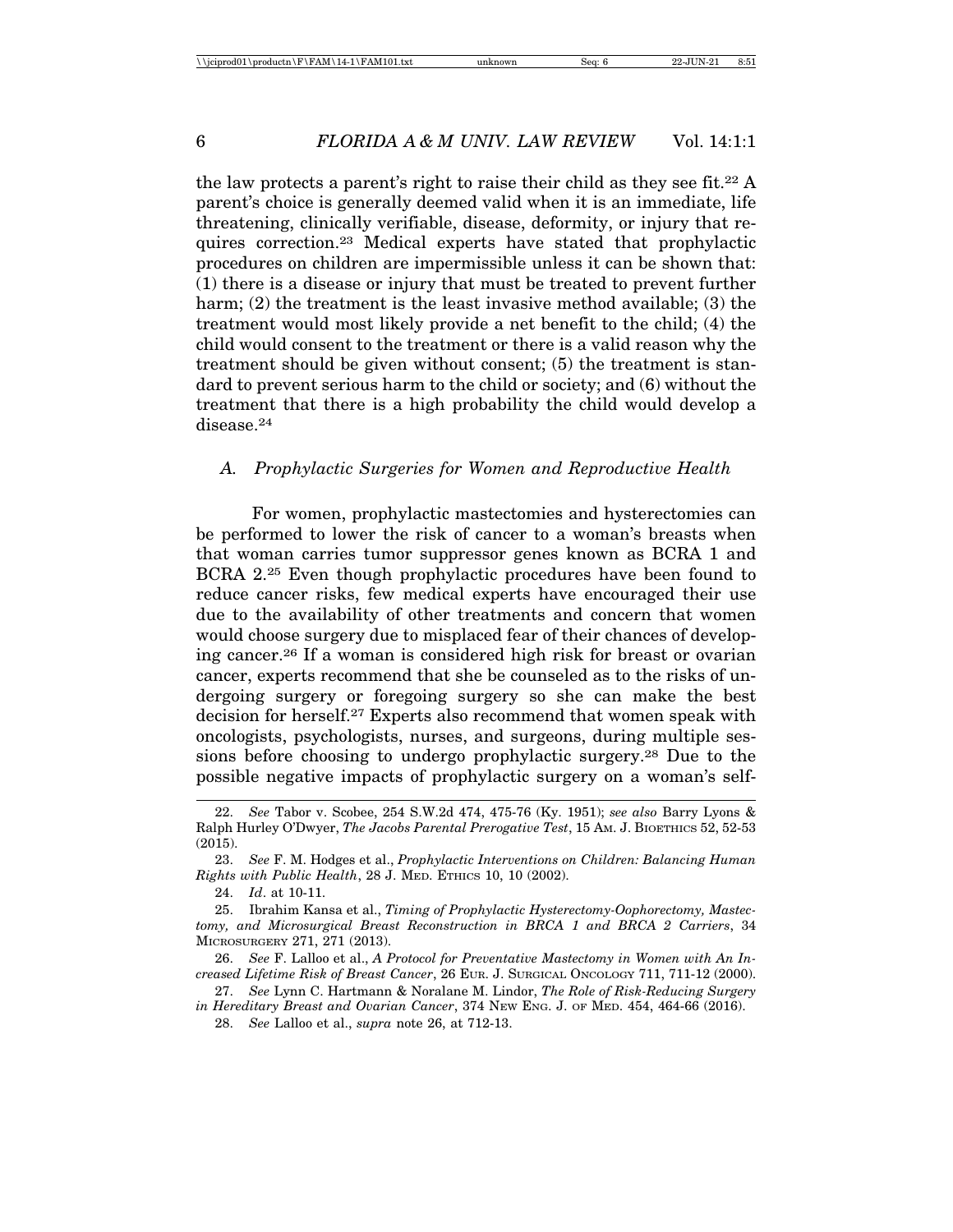image, sexual sensitivity, and sexual relations, it is advised that women be given emotional and psychological support before and after undergoing a prophylactic procedure.29 Prophylactic surgery on young women to prevent cancer, however, has been declared unethical as treatments remove healthy tissue from a vulnerable patient who does not have an acute condition or disease.30

### *B. Prophylactic Surgeries for Men and Reproductive Health*

Neonatal male circumcision has been touted as a preventative measure against penile cancer and a variety of other conditions with little or no credible evidence to support such claims. Neonatal circumcision as a form of prophylactic treatment has also gained strong opposition from medical and human rights groups.31 Even though the United States has one of the highest circumcision rates in the world, it also has the highest rates of genital cancers and STDs for sexually active circumcised males.32 In a study on the effects of male circumcision and HPV transmittal, Castellsague et al. found that circumcision of males does not have significant implications on the transmittal of the HPV virus to female partners, but may reduce rates of infections in males due to the removal of the specialized mucosal tissues of the penis and the consequent drying and hardening of the glans.<sup>33</sup> Though, experts have cautioned against recommending the use of circumcision as a prophylactic measure against the HPV due to the ethical issues in removing healthy tissue as a prophylactic treatment, the loss of specialized erogenous tissue for males, and the availability of less invasive methods of disease control (e.g. education, hygiene, safe sex practices, and vaccinations).34

<sup>29.</sup> *See* P. Hopwood et al., *Clinical Follow-Up After Bilateral Risk Reducing ('Prophylactic'*) Mastectomy: Mental Health and Body Image Outcomes, 9 PSYCHO-ONOCOLOGY 462, 464 (2000).

<sup>30.</sup> *See* Hodges et al., *supra* note 23, at 11-12.

<sup>31.</sup> *See* J. Steven Svoboda et al., *Circumcision is Unethical and Unlawful*, 44 J.L. MED. & ETHICS 263, 264-68 (2016) ("There is no valid medical basis for circumcision; it is prohibited by the rules of medical ethics; and it violates the legal rights of the child.").

<sup>32.</sup> *See* Hodges et al., *supra* note 23, at 13.

<sup>33.</sup> *See* Xavier Castellsagu´e et al., *Male Circumcision, Penile Human Papillomavirus Infection, and Cervical Cancer in Female Partners*, 346 NEW ENG. J. MED. 1105, 1107-12  $(2002)$ 

<sup>34.</sup> *See* Xavier Castellsagu´e, *Letter to the Editor*, 347 NEW ENG. J. MED. 1148, 1452-53 (2002).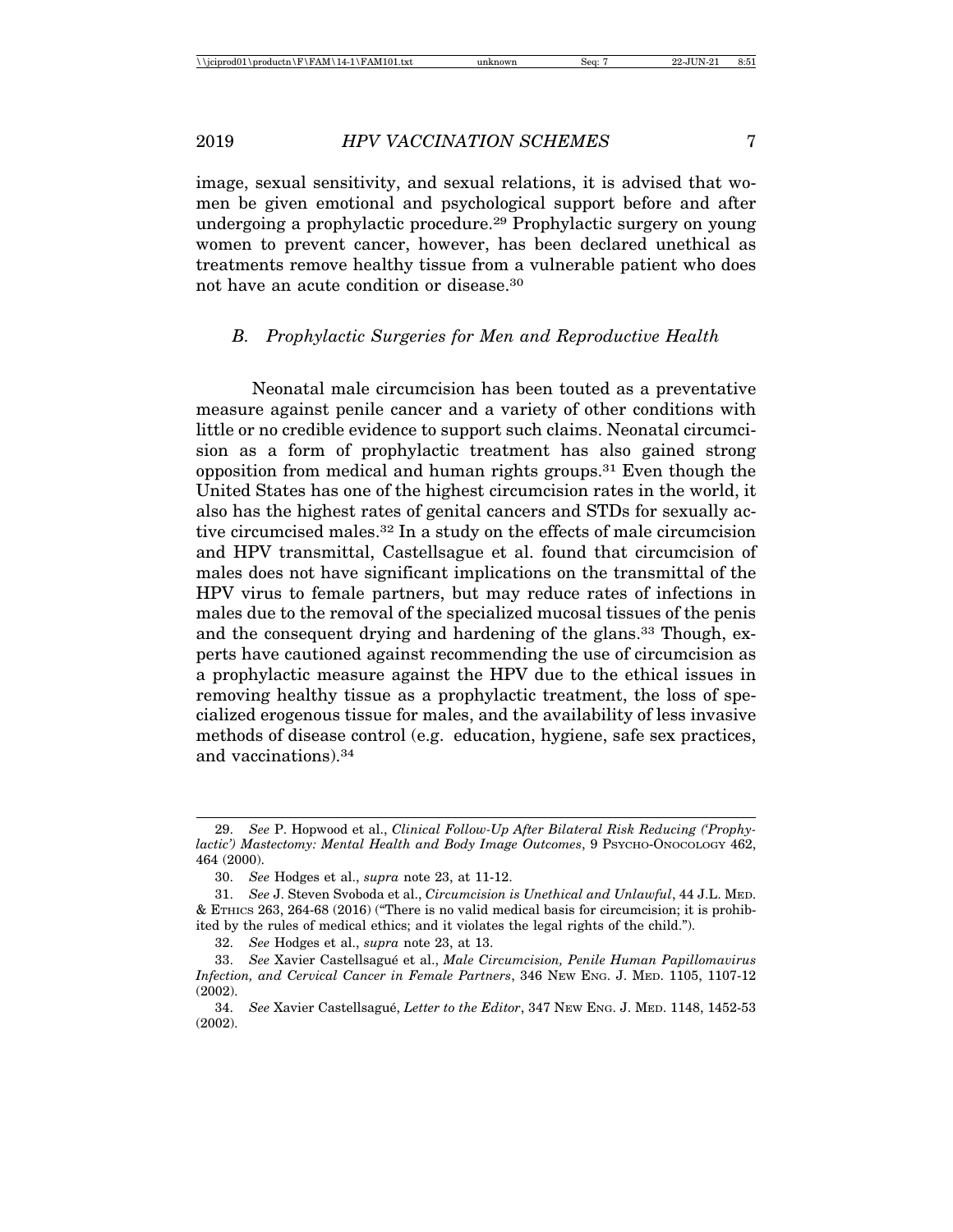It is estimated that over a hundred boys die each year due to circumcisions and its complications;35 however, parents are often not advised of this death risk by doctors before the procedure because such risk is not mentioned in the American Academy of Pediatrics', the College of Obstetricians and Gynecologists' or the American Medical Association's policy statements on circumcision.36 Medical experts have found a strong connection to male circumcision and increased occurrences of sudden infant death syndrome ("SIDS") due to several factors including: the pain a child suffers during and post operation, the impacts of having analgesia used early in their lives, the resulting increase in pain responses that have been found to cause cardiac issues, and the lesser ability of young males to cope with the traumas of circumcision.37 In 1975, the American Association of Pediatrics (AAP) stated that there was no medical need to put a child at risk by performing a circumcision when personal hygiene would reap the same benefits.38 However, the current statement by the American Association of Pediatrics on male circumcision and the Center for Disease Control and Prevention's circumcision counseling recommendations do not recommend prophylactic circumcision be performed even though there may be possible health benefits.39 A majority of professional health organizations around the world also do not recommend that child circumcision be performed and are concerned that its practice violates medical ethics and international law.40

<sup>35.</sup> *See* Dan Bollinger, *Lost Boys: An Estimate of U.S. Circumcision-Related Infant Deaths,* 4 J. BOYHOOD STUD*.* 78, 81-84 (2010)*.*

<sup>36.</sup> *Id.* at 78, 85.

<sup>37.</sup> *See* Eran Elhaik, *A "Wear and Tear" Hypothesis to Explain Sudden Infant Death* Syndrome, 7 FRONTIERS NEUROLOGY 1, 4-9 (2016).

<sup>38.</sup> *See* Hugh C. Thompson et al., *Report of the Ad Hoc Task Force on Circumcision*, 56 PEDIATRICS 610, 611 (1975).

<sup>39.</sup> *See* American Academy of Pediatrics Task Force on Circumcision, *Circumcision Policy Statement*, 130 PEDIATRICS 585, 585 (2012); *see also* U.S. Centers for Disease Control and Prevention, RECOMMENDATIONS FOR PROVIDERS COUNSELING MALE PATIENTS AND PAR-ENTS REGARDING MALE CIRCUMCISION AND THE PREVENTION OF HIV INFECTION, STIS, AND OTHER HEALTH OUTCOMES (2014), https://www.regulations.gov/document?D=CDC-2014- 0012-0003.

<sup>40.</sup> *See* J. Steven Svoboda & Robert S. Van Howe, Out *of Step: Fatal Flaws in the Latest AAP Policy Report on Neonatal Circumcision*, 39 J. MED. ETHICS 434, 435-38 (2013) (discussing the shift in Europe away from circumcision being a justifiable procedure to it being considered a violation of basic human rights in countries such as Sweden, Finland, and Netherlands).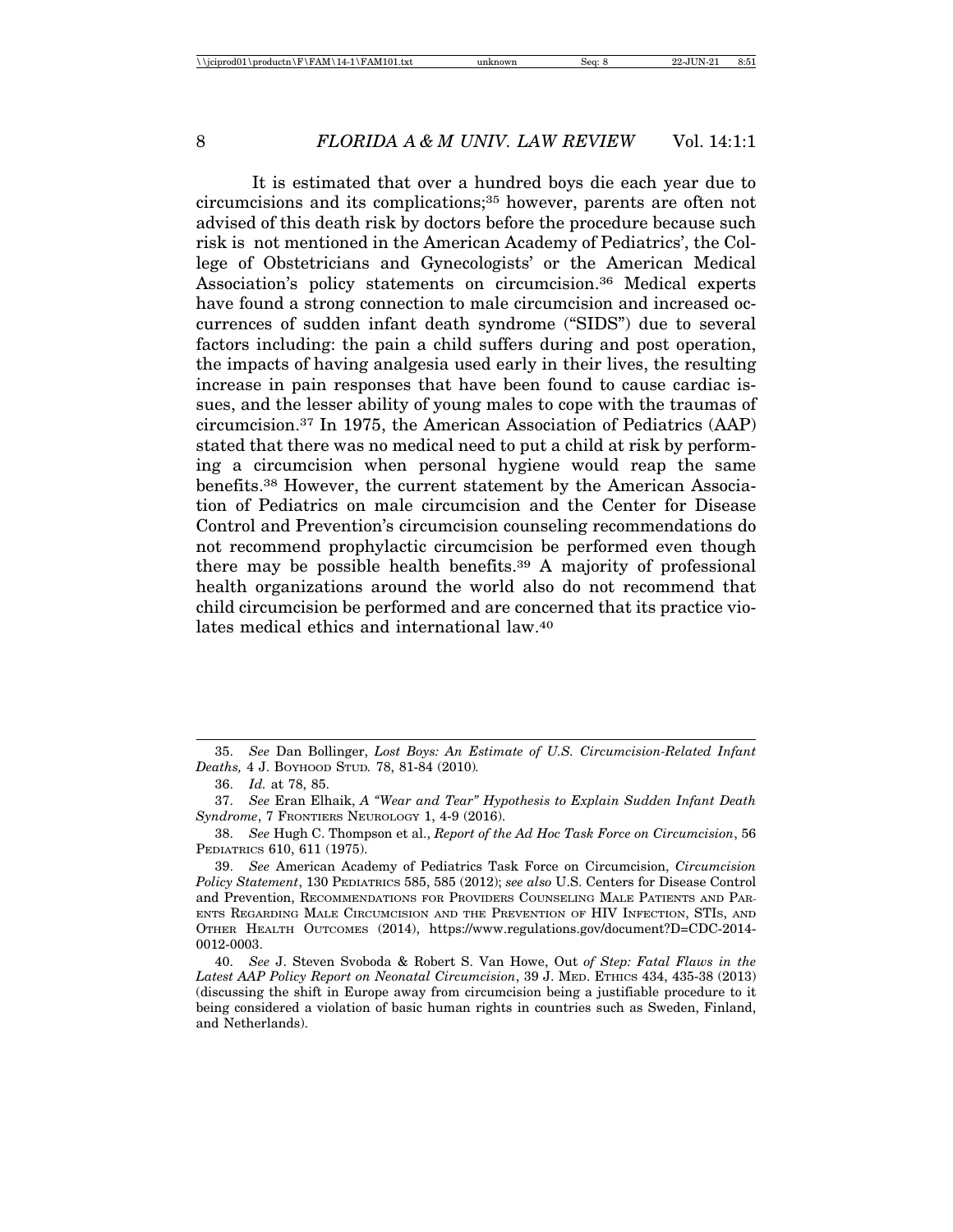## *C. Use of Circumcision as a Prophylactic Treatment and Sexual Deterrent in Both Sexes*

One of the earliest descriptions of the effects of male circumcision praised the practice due to its ability to reduce sexual desire and sensation in men.41 A similar reason has also been given to justify the practice of female circumcision; many regions have stated that female circumcisions help reduce sexual sensation and ensure that wives remain faithful to their husbands.42 Much like male circumcision, female circumcision has also been declared as a method to prevent cervical cancers and STDs.43 In fact, even in the Nineteenth Century, circumcision of males and females, including the use of clitordectomies in females, was used to curb sexual desires and discourage masturbation – acts thought to cause a variety of diseases and abnormal mental conditions.44

Although many reasons are given to support performing circumcision on children, it has been found to cause long lasting psychological harm to both young males and females.45 As a result, child circumcision of both sexes has garnered strong resistance from medical experts and parenting groups,<sup>46</sup> and was even banned by federal law if performed on females.47 The federal protections against circumcision for females extended beyond the United States' jurisdictions, by preventing parents from taking their children to other

<sup>41.</sup> *See* MOSES MAIMONIDES, THE GUIDE FOR THE PERPLEXED 378 (M. Friedlander trans., E. P. Dutton & Co., 2d ed., 1904).

<sup>42.</sup> *See Female Genital Mutilation*, WORLD HEALTH ORG. (Feb. 3, 2020), https:// www.who.int/news-room/fact-sheets/detail/female-genital-mutilation.

<sup>43.</sup> Sami A. Aldeeb Abu-Sahlieh, *To Mutilate in the Name of Jehovah or Allah: Legitimization of Male and Female Circumcision*, 13 MED. & L. 575, 593 (1994).

<sup>44.</sup> *See* Shea Lita Bond, *State Laws Criminalizing Female Circumcision: A Violation of the Equal Protection Clause of the Fourteenth Amendment*, 32 J. MARSHALL L. REV. 353, 358 (1999).

<sup>45.</sup> *See* Tim Hammond & Adrienne Carmack, *Long-Term Adverse Outcomes from Neonatal Circumcision Reported in a Survey of 1,008 Men: An Overview of Health and Human Rights Implications*, 21 INT'L J. HUMAN RTS. 189, 196-209 (2017); *see also* Dan Reisel & Sarah M. Creighton, *Long Term Health Consequences of Female Genital Mutilation (FGM)*, 80 MATURITAS 48, 50 (2015) (noting study finding that among females who had undergone female genital mutilation between ages 4-10 30.4% suffered from post-traumatic stress disorder).

<sup>46.</sup> *See* Hodges et al., *supra* note 23, at 13-15.

<sup>47.</sup> *See* 18 U.S.C. § 116 (2019).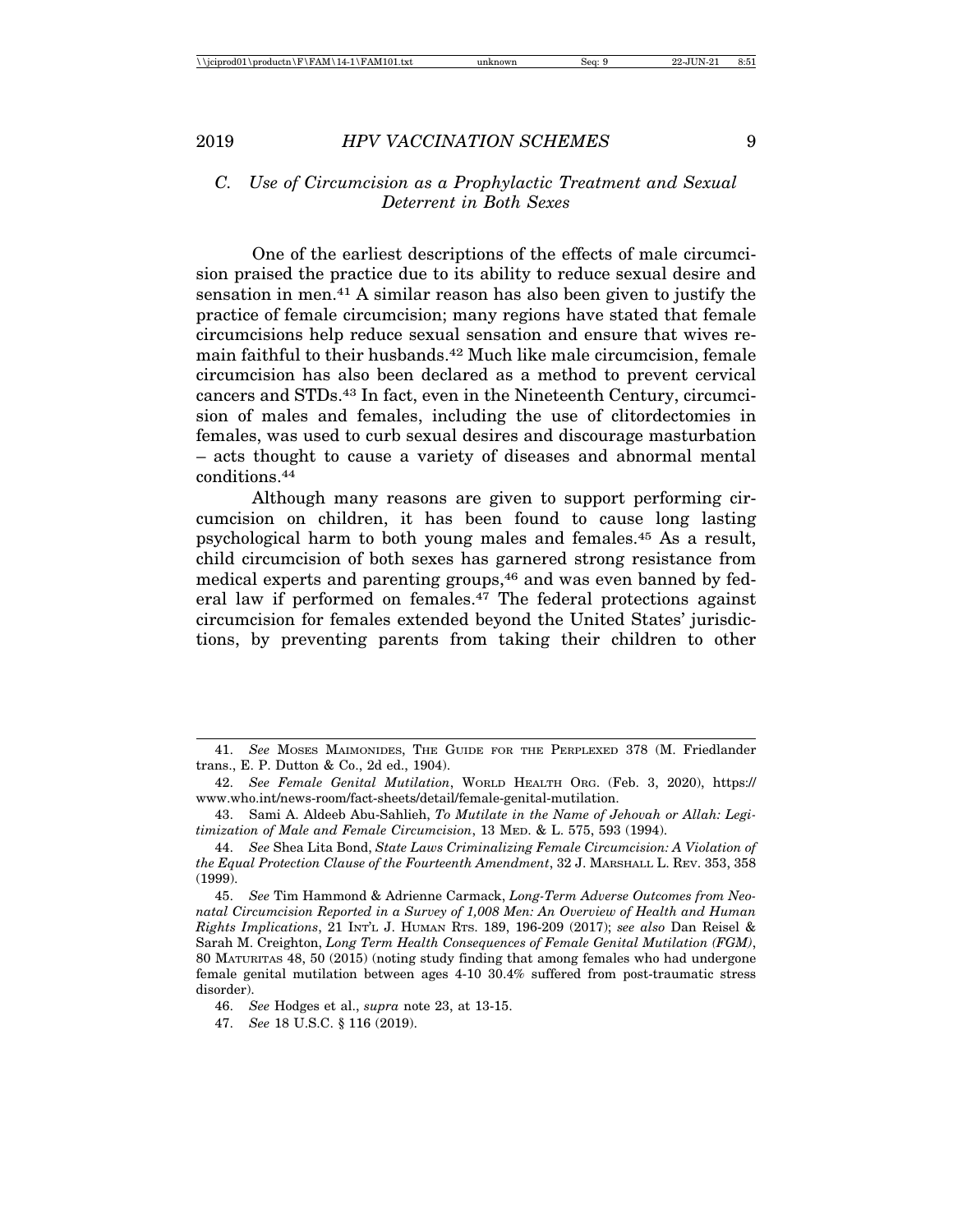countries if there is a likelihood that a circumcision will be performed on them.48

# II. ETHICAL AND LEGAL ISSUES THAT NEED TO BE ADDRESSED REGARDING THE USE OF PROPHYLACTIC SURGERY ON REPRODUCTIVE ORGANS FOR BOTH SEXES

### *A. Legal and Medical Protections for Women Against Circumcision*

In response to pressures against the practice of female circumcision, some countries have allowed female circumcisions to be performed in medical settings to give the practice a more acceptable appearance and to offer the possibility of practitioners to suggest that the practice is medically necessary to preserve women's health.49 Whether female circumcision is performed in a medical care facility or not, the majority of the world's health organizations have declared that there are no compelling medical reasons for female circumcision.50 While many states have passed laws that prohibit female circumcision, often legally and medically known as female genital mutilation, as of 2016 over half of the states had not passed laws banning its practice and offering relief to victims of female circumcision.51 Until a recent decision by a federal criminal judge held that federal bans on female genital mutilation were unconstitutional,52 young girls were protected from having circumcisions performed on them in the United States, even if cultural norms or religious rights call for a circumcision to be performed.53

<sup>48.</sup> *See* Olowo v. Ashcroft, 386 F.3d 692, 702-05 (7th Cir. 2004) (holding that a mother could not take her daughters out of the country as she was being deported due to the strong possibility that the daughters faced being circumcised).

<sup>49.</sup> *See* Rajat Khosla et al., *Gender Equality and Human Rights Approaches to Female Genital Mutilation: A Review of International Human Rights Norms and Standards*, 14 RE-PRODUCTIVE HEALTH, at 59, 6-9 (2017).

<sup>50.</sup> *See* WORLD HEALTH ORGANIZATION, WHO GUIDELINES ON THE MANAGEMENT OF HEALTH COMPLICATIONS FROM FEMALE GENITAL MUTILATION 8-10 (2016), http:// www.who.int/reproductivehealth/topics/fgm/management-health-complications-fgm/en/.

<sup>51.</sup> *See* Pooja Shah, Note, *Cutting Female Genital Mutilation from the United States: A European-Influenced Proposal to Alter State and Federal Legal Responses When Affording Relief to Somali Victims in Minnesota*, 22 CARDOZO J. L. & GENDER 583, 597-99 (2016).

<sup>52.</sup> United States v. Nagarwala, No. 17-CR-20274, 2018 WL 6064968, at 13-14 (E.D. Mich. Nov. 20, 2018).

<sup>53. 18</sup> U.S.C. §§ 116(c) (2019).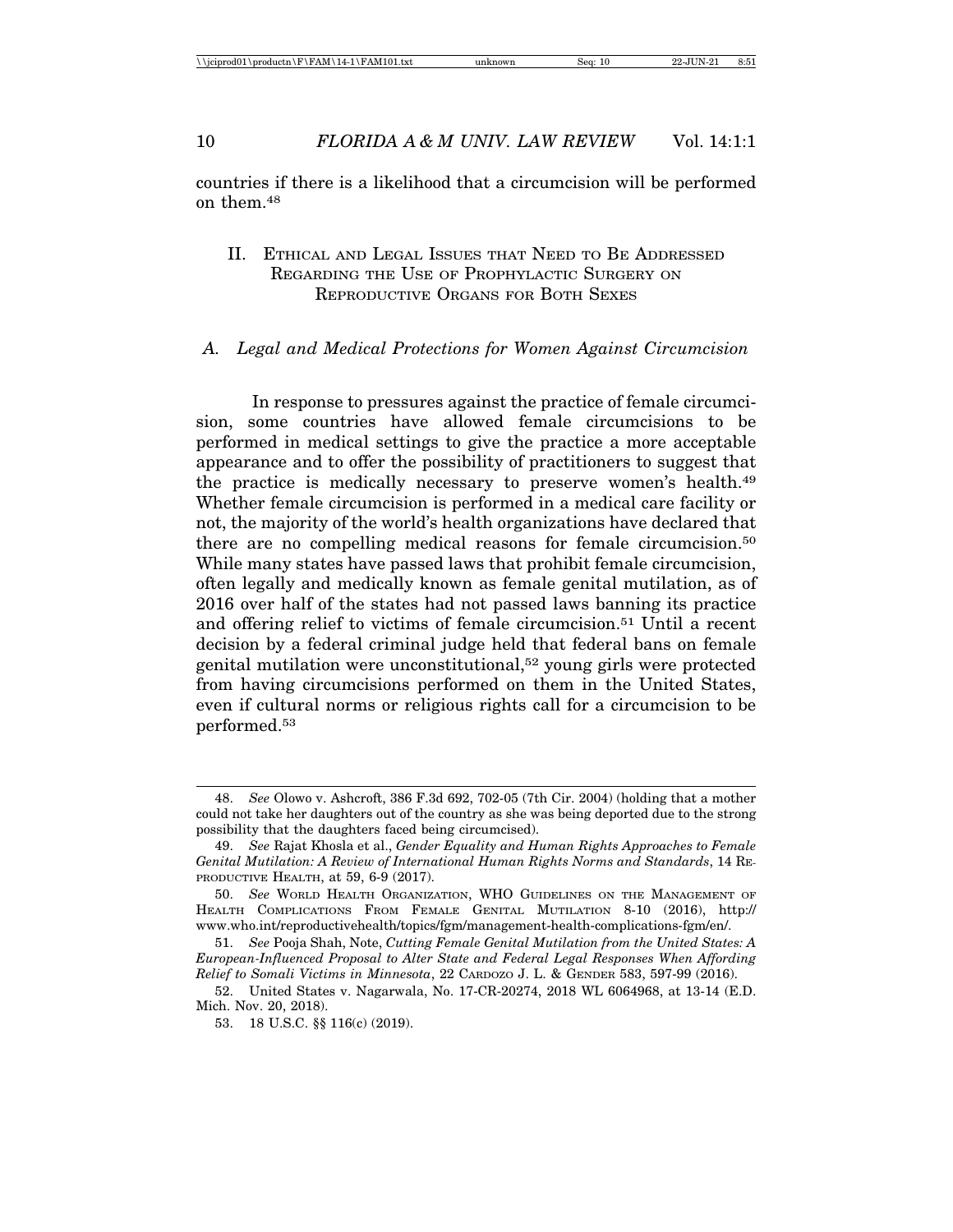# *B. Legal and Medical Ethical Stances on Male Circumcision*

Due to ethical views and differing cultural views on circumcising along with scientific findings of its effects, male circumcision has been left to the discretion of the child's parents.54 In 1989, the American Association of Pediatrics issued a statement with regard to circumcision in an attempt to avoid the ethical issues of taking healthy tissue from a patient who cannot consent, possible law suits against doctors that perform child circumcisions, and eliminate insurance companies refusal to pay for the procedure;55 the American Association of Pediatrics stated that it was medically ethical for a doctor to perform a circumcision on a child even where the child had no acute condition requiring circumcision if parental consent could be obtained.56 However in 2010, the American Association of Pediatrics modified its stance on female circumcision by becoming more open to the possibility of its practice while criticizing the use of the term 'female genital mutilation' for not being culturally sensitive.<sup>57</sup>

International outcry quickly followed the American Association of Pediatrics' 2010 statement, thus, the AAP quickly retracted its statement to attempt to mitigate the uproar it caused.58 Commentators have suggested that the AAP changed its stance on female circumcision to make it more in line with its view of male circumcision in order to protect the flows of money derived from male circumcisions to its members, due to it being a trade organization aimed at increasing its member's business profits rather than a non-partisan health organization.59

Courts throughout the United States have taken a variety of stances, and often conflict with each other, on the issue of male circumcision. In *State v. Baxter*,60 the Washington Court of Appeals held that while a parent has a right to control the upbringing of their son that

<sup>54.</sup> *See* Michael Benatar & David Benatar, *Between Prophylaxis and Child Abuse: The Ethics of Neonatal Male Circumcision*, 3 AM. J. BIOETHICS 35, 43-45 (2003).

<sup>55.</sup> *See* Hodges, *supra* note 23, at 33-35.

<sup>56.</sup> *See* American Academy of Pediatrics, *Report of the Task Force on Circumcision*, 84 PEDIATRICS 388, 388-91 (1989).

<sup>57.</sup> *See* American Academy of Pediatrics, *Policy Statement–Ritual Genital Cutting of Female Minors*, 26 PEDIATRICS 1088, 1088-93 (2010), http://pediatrics.aappublications.org/ content/early/2010/04/26/peds.2010-0187.short.

<sup>58.</sup> *See* Norra MacReady, *AAP Retracts Statement on Controversial Procedure*, 376 LANCET 15, 15 (2010).

<sup>59.</sup> *See* Matthew R. Giannetti, *Circumcision and the American Academy of Pediatrics: Should Scientific Misconduct Result in Trade Association Liability*, 85 IOWA L. REV. 1507, 1514-68 (2000).

<sup>60. 141</sup> P.3d 92 (2006).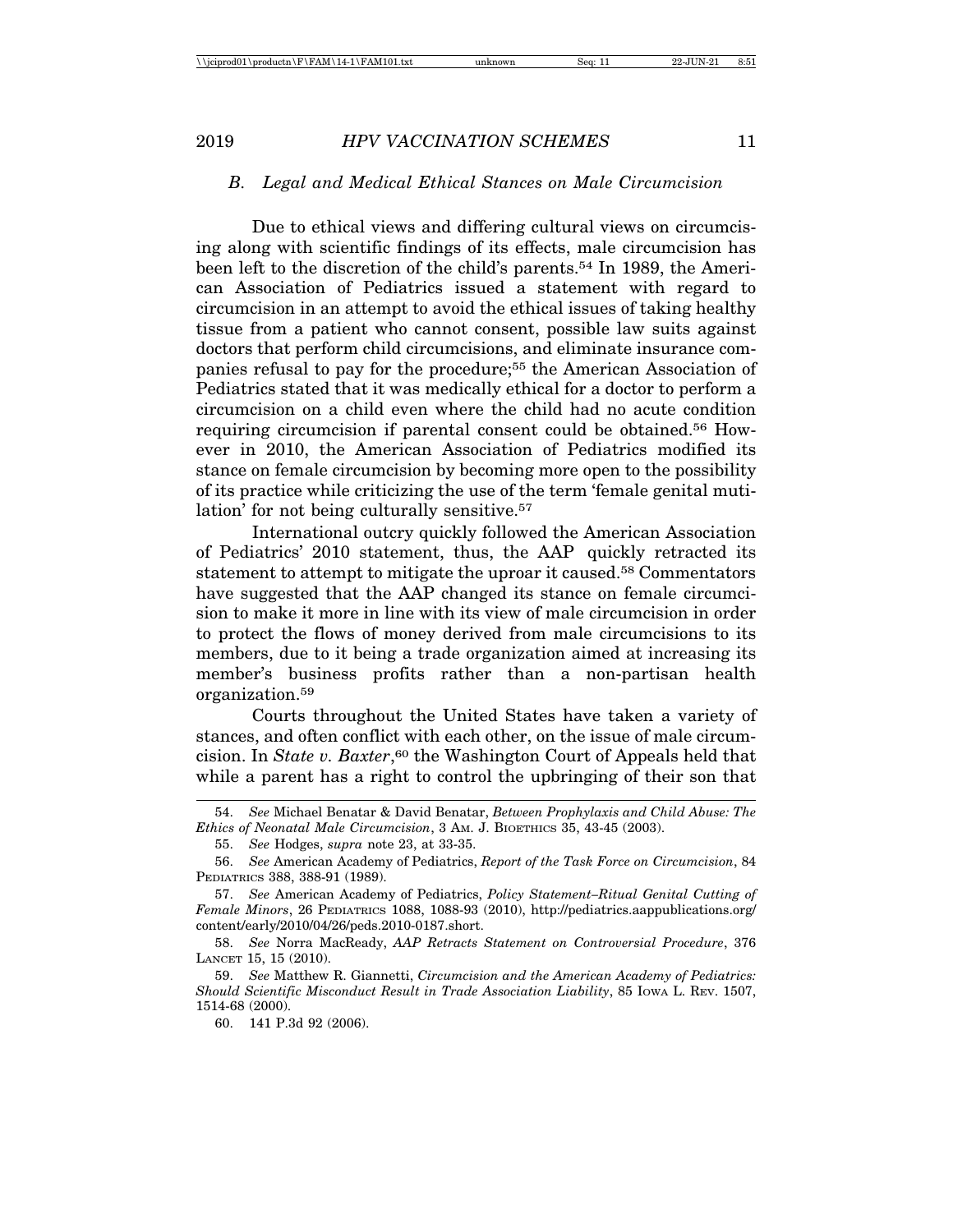right does not include using circumcision as a form of corporal punishment or as part of a religious or cultural ritual.<sup>61</sup> In stark contrast to *Baxter*, in *Nebus v. Hironimus*, a Florida court ordered the non-therapeutic circumcision of a child as part of the parties Agreed Parenting Plan even after the only medical expert who testified stated that circumcision would put the child's health at risk and the court acknowledged the procedure was not medically necessary .62

In *Boldt v. Boldt*, a mother sought to prevent the circumcision of her 4-year-old son when the father (whom the mother was divorced from) was intending to have their son circumcised as a part of a religious ritual.63 While the mother did not protest the religious aspects of the circumcision or that her son may later follow Judaism, she was concerned that her son would incur permanent injury if the circumcision was performed improperly; she also wished to protect her son who had expressed fear of being circumcised.<sup>64</sup> Ultimately, the Oregon Supreme Court sided with the mother and prevented the circumcision of their son until the son turned twelve, at which point the trial court would consider the son's wishes as to whether or not he wants to be circumcised.65

# *C. Challenges to the Protections for Women Against Circumcision Due to the Lack of Similar Protections for Men*

Due to the lack of protections for males against circumcisions, challenges against bans on female circumcisions have been raised on the state and federal levels. In *Fishbeck v. North Dakota*, Fishbeck's son was circumcised, without her consent, by the child's father.<sup>66</sup> In response to her son's circumcision, Fishbeck challenged North Dakota's statute banning female circumcision arguing that it violated the Fourteenth Amendment's Equal Protection Clause by not providing protection for male children as well as females.67 However, the Eighth Circuit Court of Appeals held that Fishbeck lacked standing to challenge the state's anti-female genital mutilation statute since her son's circumcision had already been performed and there was only a small chance that such a series of events could happen to a potential son of

<sup>61.</sup> *See Id.* at 99-100.

<sup>62.</sup> *See* Order Enforcing January 6, 2012 Final Judgment at 1-3, Nebus v. Hironimus, (Fla. Palm Beach Cty. Ct. 2014) (No. 502010DR013957).

<sup>63.</sup> *See* 176 P.3d 388, 390-91 (Or. 2008).

<sup>64.</sup> *Id.*

<sup>65.</sup> *Id.* at 392-95.

<sup>66.</sup> *See* 115 F.3d 580, 580-81 (8th Cir. 1997).

<sup>67.</sup> *Id.*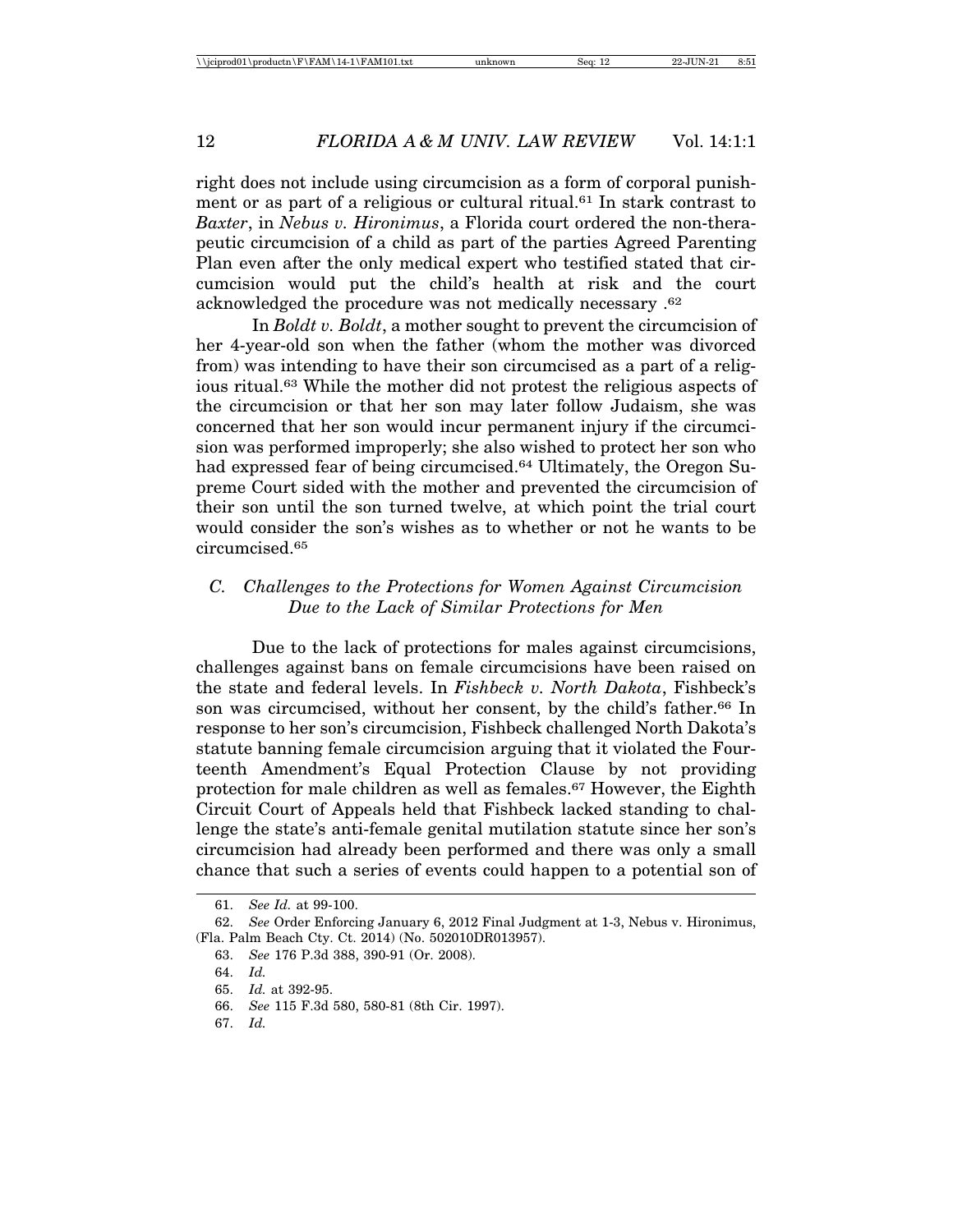hers again.<sup>68</sup> Thus, the Eighth Circuit did not address the merits of Fishbeck's claim.69

Further, after the Court entered its order in *Nebus v. Hironimus* discussed above, Hironimus sought to prevent her son's court ordered circumcision by appealing to the United States District Court for the Southern District of Florida.70 Hironimus argued that under federal and state law, her son was being treated differently than females and, therefore, deserved the same protections against circumcision as females.71 However, before the case could be decided, the parties in *Nebus v. Hironimus* settled out of court,72 which left the question as to whether federal and state bans prohibiting only female – and not male – circumcisions were permissible under the Equal Protection Clause.

# III. USE OF THE HPV VACCINE TO PREVENT CANCER IN MEN AND WOMEN

In the United States, there is a strong possibility that an individual, regardless of sex or sexual orientation, will contract the human papillomavirus (HPV) if they are sexually active.73 While the HPV virus is primarily transmitted by sexual contact and causes disease of reproductive organs, it has been found to be transmitted through other vectors including contaminated surgical instruments, during childbirth from mother to child, making contact with contaminated surfaces, and by hand to genital contact.<sup>74</sup> The HPV virus has also been found to cause throat and respiratory issues in some patients.75 HPV vaccinations have been found to help prevent a variety of cancers

75. *See* Eric J. Ryndock & Craig Meyers, *A Risk for Non-Sexual Transmission of Papillomavirus?*, 12 EXPERT REV. ANTI-INFECTIVE THERAPY 1165, 1166-68 (2014).

<sup>68.</sup> *Id.* at 581.

<sup>69.</sup> *Id.*

<sup>70.</sup> *See* Civil Rights Complaint Under Title 42 United States Code Sections 1983 and 1985 at 7, Hironimus v. Nebus (S.D. Fla. 2015) (No. 9:15-cv-800480).

<sup>71.</sup> *Id.* at 8-9.

<sup>72.</sup> *See* Notice of Voluntary Dismissal, Hironimus v. Nebus (S.D. Fla. 2015) (No. 9:15 cv-800480).

<sup>73.</sup> *See* Harrell W. Chesson et al., *The Estimated Lifetime Probability of Acquiring Human Papillomavirus in the United States*, 41 SEXUALLY TRANSMITTED DISEASES 660, 662- 63 (2014).

<sup>74.</sup> Flora Bacopoulou et al., *Genital HPV in Children and Adolescents: Does Sexual Activity Make a Difference?*, 29 J. PEDIATRIC ADOLESCENT GYNECOLOGY 228, 231-32 (2016); *see also* Zhiyue Liu et al., *Penises Not Required: A Systematic Review of the Potential for Human Papillomavirus Horizontal Transmission that is Non-Sexual or Does Not Include Penile Penetration*, 13 SEXUAL HEALTH 10 (2016) (listing articles discussing the many nonsexual means of transmittal of the HPV virus).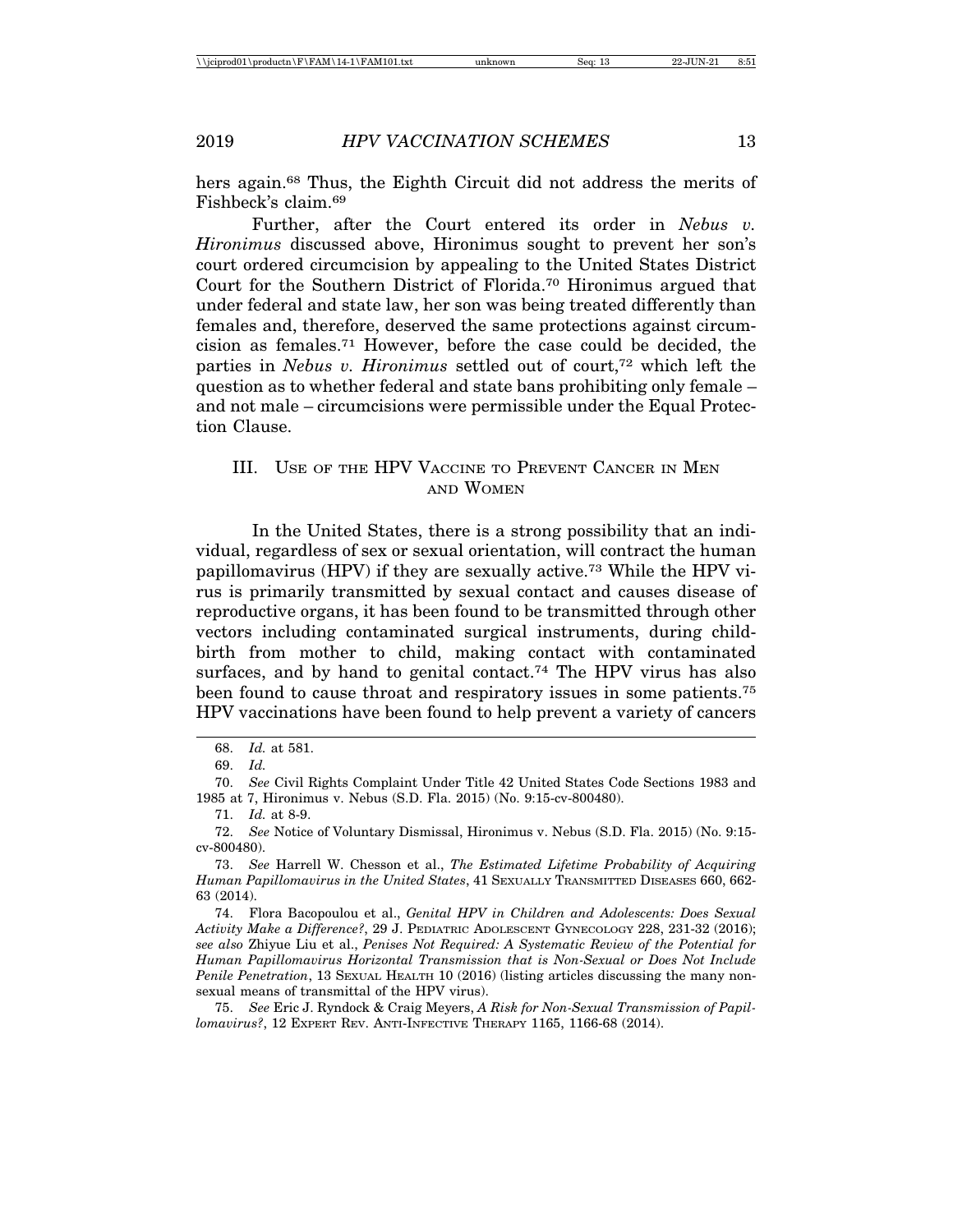in both men and women.76 Despite the low percentage of the population having received the HPV vaccine, the prevalence of the HPV virus and the number of reported cases of genital warts has decreased.77 In young women, the number of precancerous cervical lesions by the HPV virus has also decreased.78 The AAP and the CDC recommended that both young men and women receive the HPV vaccine before the age of 15 and that the costs associated with receiving the vaccination would be mitigated by third party insurance or medical plans.79

Though discussions on the HPV often focus on women, men can also carry the virus and are the most common source of transmission (irrespective of whether they are engaged in a hetero- or homosexual relationship).80 The HPV's impact on the male body is studied less than it is on women; this is partly because of the historic stereotypes that women are seen as the primary carriers of STDs and their health is considered a greater public concern.81 Studies have found that the HPV vaccine also prevents several conditions in men including genital warts; lesions; and cancers of the anus, mouth, and penis.<sup>82</sup> Further, it has also been found that younger men are at a higher risk of contracting the HPV than other groups; the prevalence of the HPV in younger men has also been linked to higher rates of penile cancer and cancerous lesions later in life.83 In addition to preventing many diseases in men, males have been found to experience fewer adverse effects from receiving the HPV vaccine than females.84 Similar to its

<sup>76.</sup> *See* Jane J. Kim, *Focus on Research: Weighing the Benefits and Cost of HPV Vaccination of Young Men*, 364 N. ENG. J. MED. 393, 394-95 (2011).

<sup>77.</sup> *See* Laurie E. Markowitz et al., *Reduction in Human Papillomavirus (HPV) Prevalence Among Young Women Following HPV Vaccine Introduction in the United States, National Health and Nutrition Examination Surveys*, *2003-2010*, 208 J. INFECTIOUS DIS-EASES 385, 387-92 (2013).

<sup>78.</sup> *See* Susan Hariri et al., *Reduction in HPV 16/18 – Associated High Grade Cervical* Lesions Following HPV Vaccine Introduction in the United States – 2008-2012, 33 VACCINE 1608, 1611-12 (2015).

<sup>79.</sup> *See* American Academy of Pediatrics, HPV VACCINE IMPLEMENTATION GUIDANCE UPDATED FEBRUARY 2017 1-5 (2017), https://www.aap.org/en-us/Documents/immunization\_ hpvimplementationguidance.pdf.

<sup>80.</sup> *See* Katherine M. Aizpuru, *Gardasil, Gendered Discourse, and Public Health*, 16 GO. J. GENDER & L. 347, 367-69 (2015).

<sup>81.</sup> *Id*.

<sup>82.</sup> Mona Saraiya et al., *US Assessment of HPV Types in Cancers: Implications for Current and 9-Valent HPV Vaccines*, 107 J. NAT'L CANCER INST. 1, 2, 4-12 (2015).

<sup>83.</sup> *See* Donna J. Ingles et al., *Human Papillomavirus Virus (HPV) Genotype – and Age Specific Analysis of External Genital Lesions Among Men in the HPV Infection in Men (HIM) Study*, 211 J. INFECTIOUS DISEASES 1060, 1066-67 (2015).

<sup>84.</sup> *See* Anna R. Giuliano et al., *Efficacy of Quadrivalent HPV Vaccine Against HPV Infection and Disease in Males*, 364 NEW ENG. J. MED. 401, 409-11 (2011).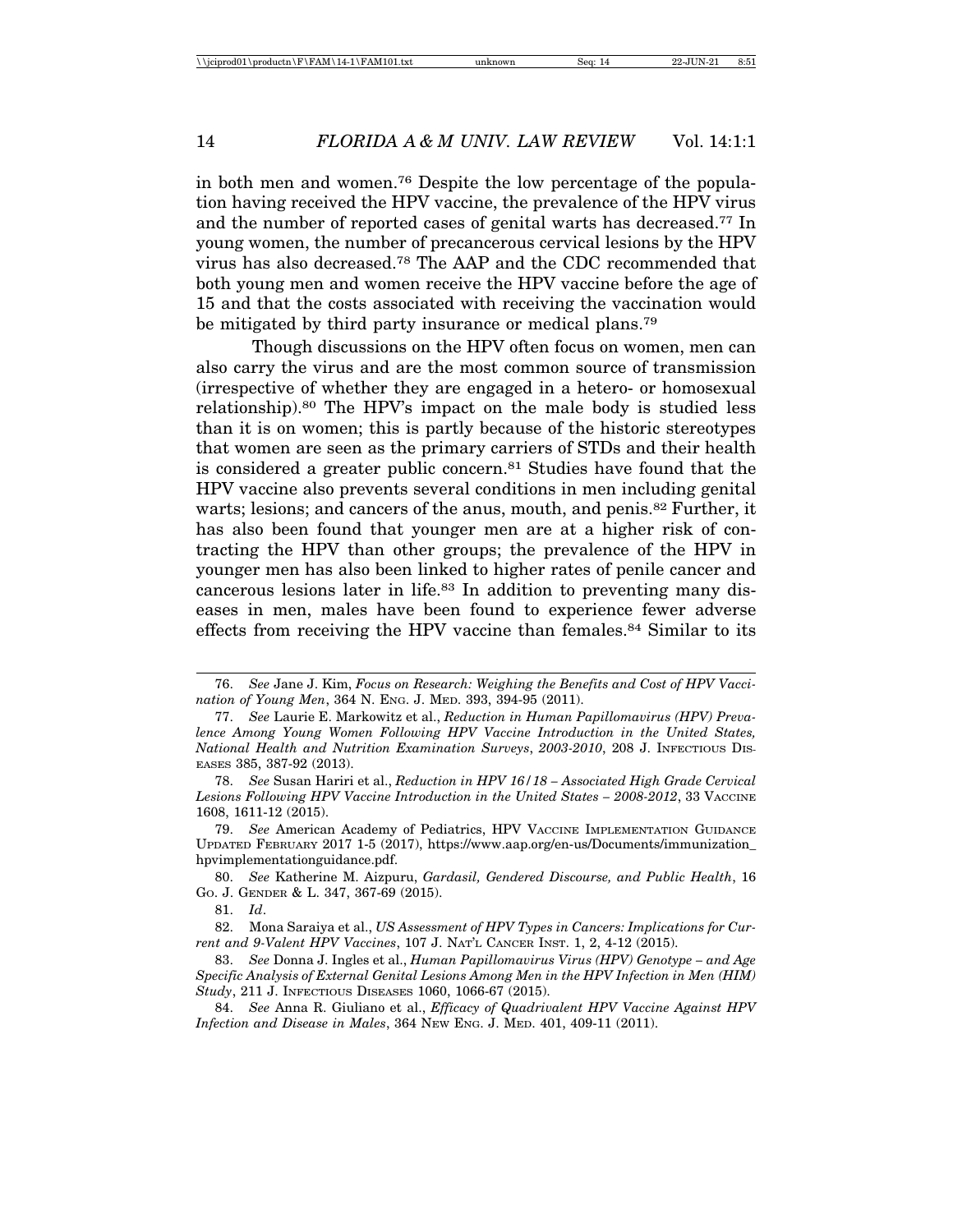impact on females, the HPV vaccine also helps prevent the contraction of the HPV through genital or oral sexual contact.85

# *A. Ethical and Legal Issues Concerning the Use of HPV Vaccinations to Prevent Communicable Disease*

The ability for the government to influence an individual's medical decision was established by the United States Supreme Court's holding in *Jacobson v. Massachusetts*.86 In *Jacobson*, the Supreme Court held that the government could compel an individual to receive the small pox vaccination if the requirement was likely to protect the public from harm (i.e., the spread of disease such as chickenpox), the government's invasion on the person's ability to make their own health decisions was minor, and the benefit to society as a whole outweighed the needs of an individual to determine their own medical treatment.<sup>87</sup>

While both the federal and state governments originally had the power to regulate aspects of public health, today the state has primary control.88 Other examples of the state's valid exercise of its police powers infringing on the rights of an individual occurred in *Railroad Company v. Husen*89 and *Zucht v. King*.90 In *Husen*, the Supreme Court held that states had the power to enact sanitary laws to protect the health of their citizens, animals, and property against dangerous diseases only if the laws did not interfere with interstate commerce.91

Further, in *Zucht*, the Supreme Court also held that state legislatures could precondition their child's enrollment in school on the requirement that they be vaccinated.<sup>92</sup> Not having a child vaccinated, when state law compels them to be, can be considered a form of neglect because the parent is viewed as willingly withholding necessary medi-

<sup>85.</sup> *Id.* at 404-08.

<sup>86. 197</sup> U.S. 11 (1905); s*ee also* Scott Wasserman Stern, *The Long American Plan: The U.S. Government's Campaign Against Venereal Disease and Its Carriers*, 38 HARV. WOMEN'S L. J. 373, 389-90 (2015).

<sup>87.</sup> *See Jacobson*, 197 U.S. at 24-39.

<sup>88.</sup> *See* Erin M. Page, *Balancing Individual Rights and Public Health Safety During Quarantine: The U.S. and Canada*, 38 CASE W. RES. J. INT'L L. 517, 518-19 (2007).

<sup>89.</sup> Railroad Co. v. Husen, 95 U.S. 465 (1877).

<sup>90.</sup> Zucht v. King, 260 U.S. 174 (1922).

<sup>91.</sup> *See Husen*, 95 U.S. at 472.

<sup>92.</sup> *See Zucht*, 260 U.S. at 176 (citing Jacobsen v. Massachusetts, 197 U.S. 11 (1905)); *see also* Commonwealth v. Green, 268 Mass. 585. 585-86 (1929) (noting that it has long been held that requiring vaccination for smallpox even over a parent's objection is unconstitutional).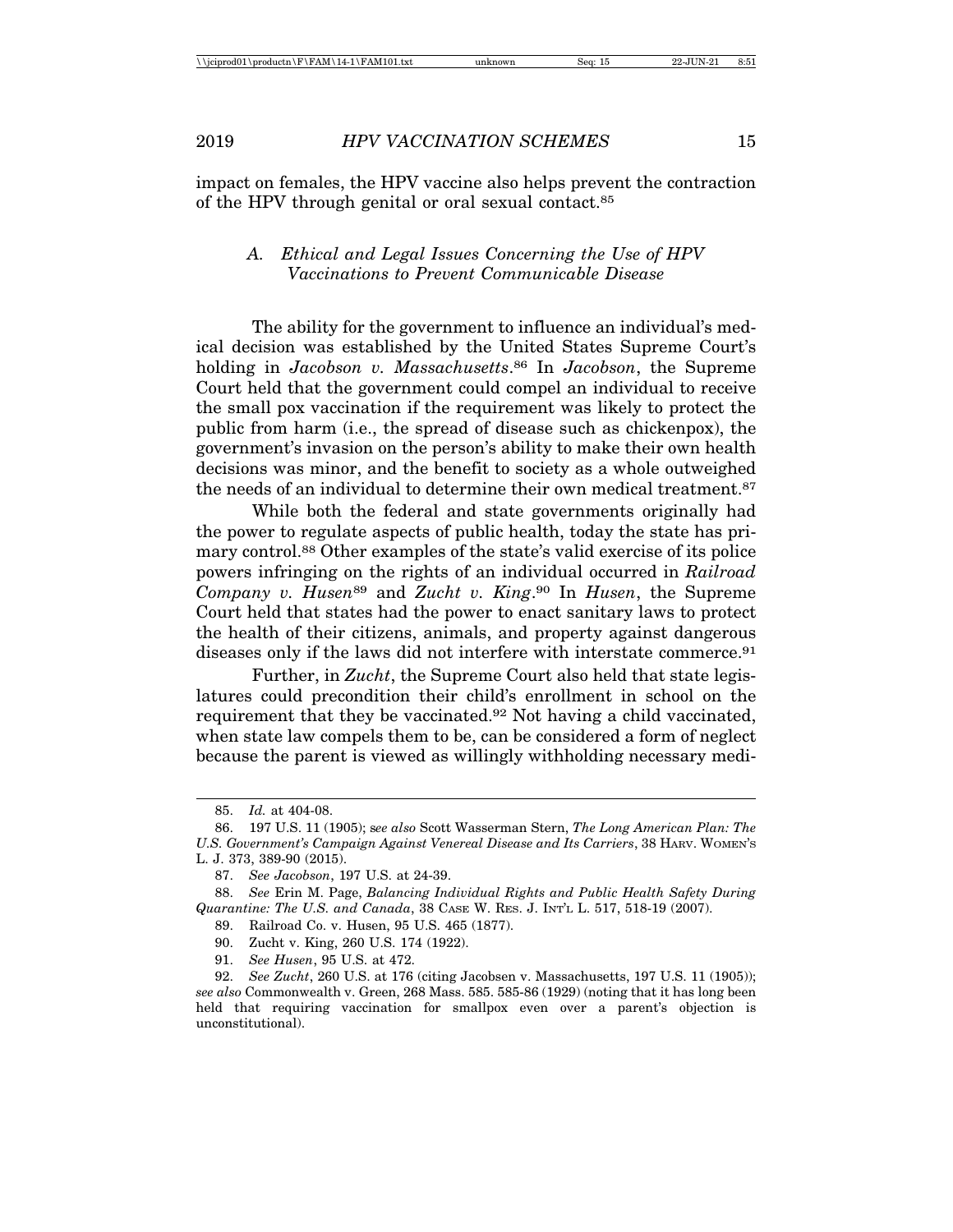cal care.93 Though states may recognize a variety of exemptions (i.e., excusing parents from the requirement that they have their child vaccinated) to include philosophical and religious objections.94 The wide variety of exemptions and how states handle them has created an inconsistent approach to the subject of vaccination legislation and in case holdings as to what the proper procedures for vaccinations are.<sup>95</sup>

# *B. The Public's Attitudes Towards and Understanding of the HPV Vaccine*

Studies have found that views on the use of the HPV vaccine differ among cultural and educational backgrounds.96 A study conducted by Hendry et al. found that both young women and their parents had little knowledge about the HPV and its vaccination, and that parents had a good deal of misinformation if they did have knowledge.97 Another study conducted by Olshen et al. found that parents were generally favorable to having their children receive the HPV vaccine, with some parents wanting to discuss the issue with their pediatricians before making a decision.98 Parents also agreed that the vaccine should be given to both their sons and daughters even if there were less benefits for their sons because they viewed the vaccine as important in protecting against the transmission of the HPV from their future partners.99

Despite the support from parents on administration of the HPV vaccine, some commentators believe that making the vaccine mandatory for minors would violate their right to refuse an unneces-

99. *Id.*

<sup>93.</sup> *See, e.g.*, Mannis v. State ex rel. Dewitt School Dist. No. 1, 398 S.W.2d 206, 206-07 (Ark. 1965) ("A child attending school in non-compliance with this health regulation is doing so in violation of the law. This fact alone is sufficient evidence upon which to base a finding of neglect. Furthermore, the refusal of parents to permit vaccination as a prerequisite to school attendance is sufficient evidence upon which to base a finding of neglect.").

<sup>94.</sup> *See* Marjorie Shields, Annotation, *Power of Court or Other Public Agency to Order Vaccination Over Parental Religious Objection*, 94 A.L.R. 5th 613, 620-41 (2001).

<sup>95.</sup> *Id.*

<sup>96.</sup> *See* Isabell C. Scarinei et al., *An Examination of Acceptability of HPV Vaccination Among African American Women and Latina Immigrants*, 16 J. WOMEN'S HEALTH 1224, 1230-33 (2017).

<sup>97.</sup> *See generally* Maggie Hendry et al., *"HPV? Never heard of it!": A Systematic Review of Girls' and Parents' Information Needs, Views, and Preferences About Human Papillomavirus Vaccination*, 31 VACCINE 5152 (2013) (discussing the common misconceptions and lack of knowledge some parents have about the HPV virus and HPV vaccinations).

<sup>98.</sup> *See generally* Elyse Olshen et al., *Parental Acceptance of the Human Papillomavirus Vaccine*, 37 J. ADOLESCENT HEALTH 248 (2005) (discussing the concerns and feelings of parents regarding having their children receive the HPV vaccine).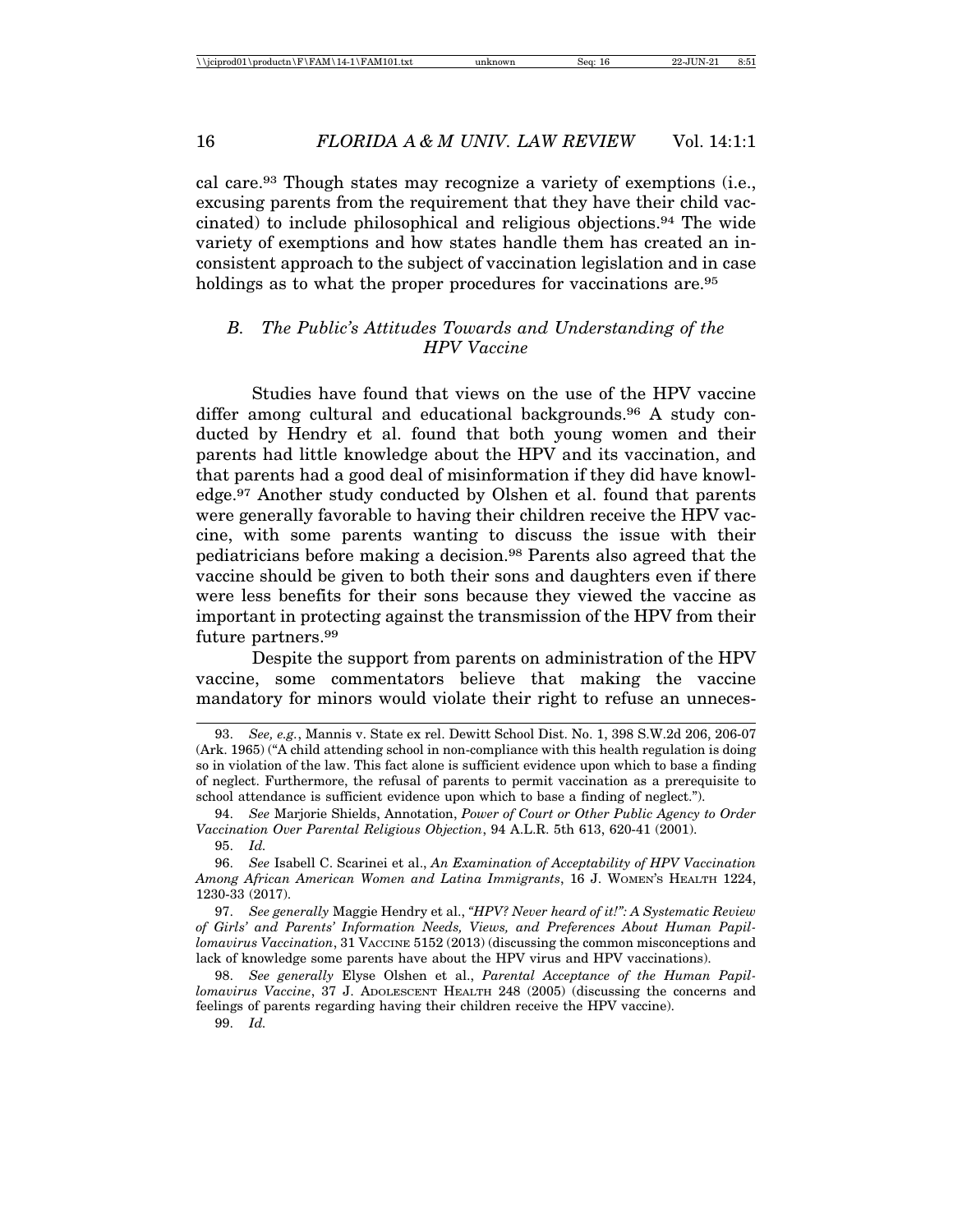sary treatment because the HPV vaccine is not necessarily considered vital to protect public health from contagious diseases.100 In addition, it is also argued that making the HPV vaccine mandatory would also encourage young girls to become sexually active earlier in life.101 On the other hand, supporters of a compulsory HPV vaccine requirement countered that the legislatures' and policy makers' focus should be that the vaccines are against cancer and for them not to consider that HPV is predominately spread by sexual contact over the vaccine's benefits (i.e., preventing cancer).102

### *C. Concerns About the FDA Approval of the HPV Vaccine*

In 2006, the FDA approved the HPV using a fast track approval method based on limited safety data for the vaccine and with questionable lobbying and marketing efforts on the part of a developing company, Merck.103 The HPV vaccine was marketed under the name Gardasil and heavily touted as a vaccine preventing cervical cancer rather the HPV.104 The marketing scheme drew criticism from medical experts and regulators because it attempted to avoid a vaccination campaign that would have involved public health officials and broke the tradition of using the name of the disease that a vaccine was created to guard against.105 Using the name Gardasil allowed Merck to avoid the stigma of creating a vaccine aimed at stopping a STD.106 In order to increase sales and to give the vaccine more legitimacy, Merck established a series of non-profit organizations, including the Society of Genecology Oncologists.107 The Society of Gynecology Oncologists created a series of programs to support approving the HPV vaccine and pushing for insurance and governmental medical programs to bear the costs of administering the vaccine instead of focusing its efforts on

<sup>100.</sup> *See* Laura K. Lacci & Kathleen M. Hamm, *The HPV Vaccine and a Minor's Right to Consent to Medical Treatment*, 28 CHILD. LEGAL RTS. J. 30, 38-40 (2008).

<sup>101.</sup> *See* Amber Oleson, *Legislature Update: Should the Human Papillomavirus Be Mandated for Pre-Adolescent Girls – The HPV Vaccine Becomes a Political Issue*, 28 CHILD. LEG. RTS. J. 64, 65-66 (2008).

<sup>102.</sup> *See* Janelle Skaloud, *Mandating the HPV Vaccine in Illinois: How Far Should the State Go to Protect Girls?*, 13 PUB. INT. L. REP. 31, 32-33 (2008).

<sup>103.</sup> *See* Lucija Tomljenovic & Christopher A. Shaw, *Too Fast or Not Too Fast: The FDA's Approval of Merck's HPV Vaccine Gardasil*, 40 J. L. MED. & ETHICS 673, 674-79 (2012).

<sup>104.</sup> *See* Sheila M. Rothman & David J. Rothman, *Marketing HPV Vaccine: Implications for Adolescent Health and Medical Professionalism*, 302 JAMA 781, 781-82 (2009).

<sup>105.</sup> *Id*. at 781.

<sup>106.</sup> *Id.* at 782-84.

<sup>107.</sup> *Id.* at 783-84.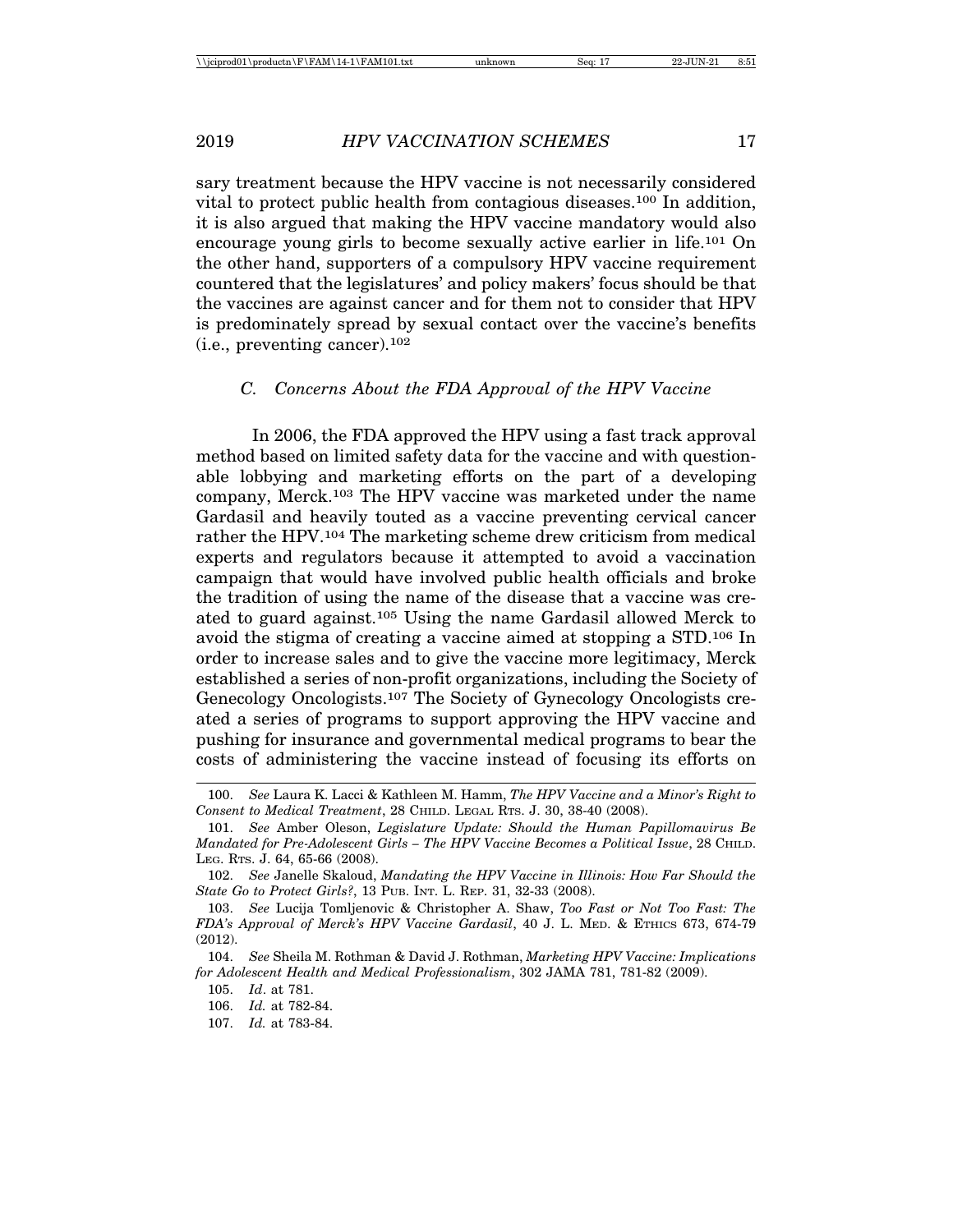proving the impacts of the vaccine.108 Critics have used the manner in which the HPV vaccine was approved to argue that it was released before its safety had been confirmed.109 Critics have also argued that it is unknown what side effects the vaccine may cause; $1^{10}$  specifically, opponents have argued that the vaccine may cause Guillain-Barre Syndrome and mental retardation, but such claims are not scientifically supported.111

# *D. Concerns About the Focus on Heterosexual Behavior and HPV Vaccination*

Typically, HPV discussions have focused on heterosexual couples while minimalizing discussions about the possible impacts that the HPV vaccine could have on homosexual couples who are considered to be at a higher risk of contracting the HPV virus.112 For instance, homosexual men have been found to have limited knowledge of the HPV vaccine and often see the HPV as a women's health issue.113 Among homosexual men, the HPV vaccine has been found to reduce the number of HPV related cancers, including anal cancer, and genital warts in a manner that is more cost effective than treating patients after they have developed acute conditions and diseases.114 Homosexual women have been found to have a low rate of the HPV vaccination that is influenced by the level of education that they have on the vaccination and whether they have insurance coverage that would assist them with the cost of the vaccination.<sup>115</sup> A survey conducted by Jones et al. found that homosexual men were more likely to be immunized

<sup>108.</sup> *Id.* at 784-85.

<sup>109.</sup> *See* Laura Mamo & Steven Epstein, *The Pharmaceuticalization of Sexual Risk: Vaccine Development and the New Politics of Cancer Prevention*, 101 SOC. SCI. & MED. 155, 161-63 (2014).

<sup>110.</sup> *See* Rachel Reynolds, *Dispatch from the Culture War: Virginia's Failed HPV Vaccination Mandate*, 16 RICH. J. L. & PUB. 59, 60-63 (2012).

<sup>111.</sup> *Id.* at 63.

<sup>112.</sup> *See* Marnina Cherkin, *Three Shots in the Arm: The HPV Vaccine and Inclusive Health Policy*, 15 U. PA. J. L. & SOC. CHANGE 475, 483-86 (2012).

<sup>113.</sup> *See* Christopher W. Wheldon et al., *HPV Vaccine Decision-Making Among Young Men Who Have Sex with Men*, 76 HEALTH EDU. J. 52, 55-63 (2017).

<sup>114.</sup> *See* Jane J. Kim, *A Cost-Effective Analysis of Targeted Papillomavirus Vaccination on Men Who Have Sex with Men in the United States*, 10 LANCET INFECTIOUS DISEASES 845, 848-51 (2010).

<sup>115.</sup> *See* Nicole Makris et al., *Rate and Predictors of Human Papillomavirus Vaccine Uptake Among Women Who Have Sex with Women in the United States, the National Health and Nutrition Examination Survey, 2009 – 2012*, 25 J. CLINICAL NURSING 3619, 3623-25 (2016).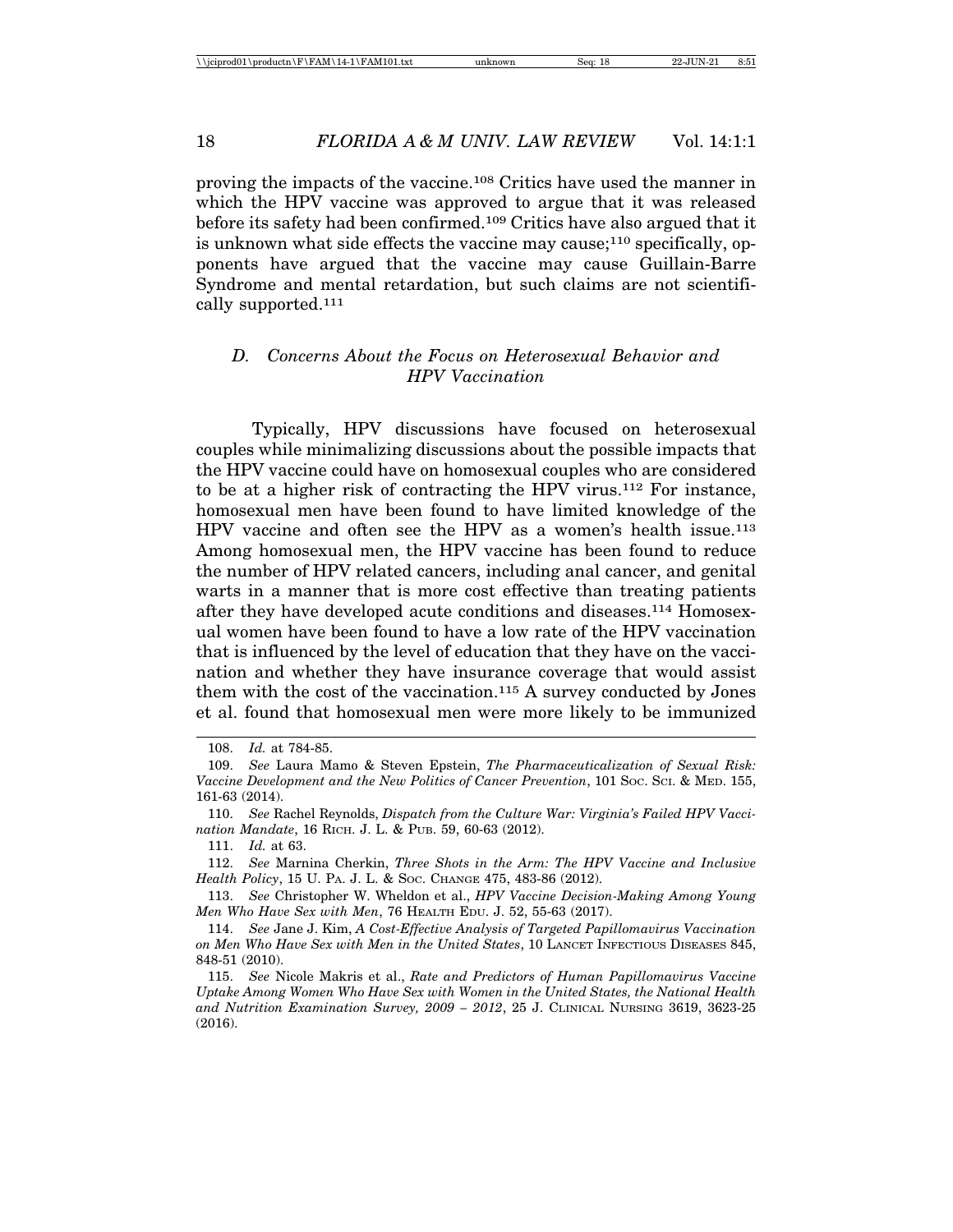against the HPV virus than heterosexual men.116 The same survey found homosexual women and that homosexuals of both sexes were more likely to have been vaccinated against a variety of diseases than heterosexuals.117

## *E. Issues in Connection to Mandating the Use of the HPV Vaccination*

The federal government has the legislative power to create vaccination requirements for immigration into the United States and this power is often delegated to agencies within the Department of Homeland Security.118 Under the Immigration and Nationality Act, immigrants in the United States must receive a series of vaccinations before they are allowed to enter the country.119 For a short time, the HPV vaccine was required for women immigrating to the United States and seeking permanent resident status; however, the federal government has not proposed the same requirements for citizens.120 The requirement that women immigrating to the U.S. receive the HPV vaccine was highly criticized due to its inherent gender bias and for requiring a vaccination that does not guard against communicable disease.121 Critics have also argued that requiring such vaccinations for immigrations to a country seemed to violate international law.122

Some states have created policies on the use of HPV vaccinations, but they have faced legal challenges and have not focused on providing vaccinations for both sexes equally.123 Whether air borne, contact transmitted, or sexually transmitted diseases are involved, vaccination rates of young men and women must be high enough to establish herd immunity and prevent unvaccinated individuals from

122. *Id.*

<sup>116.</sup> *See* Jeff Jones et al., *LGBT Health and Vaccinations: Findings from a Community Health Survey of Lexington-Fayette County, Kentucky, USA*, 34 VACCINE 1909, 1911-13 (2016).

<sup>117.</sup> *Id.*

<sup>118.</sup> *See* Christe V. Canales, Note, *HPV Vaccination Requirements for Female Immigrants: An Example of Discrimination*, 13 J. GENDER RACE & JUST. 779, 787 (2010); *see also* Stephen W. Yale-Loehr et al., *Overview of U.S. Immigration Law*, *in* BASIC IMMIGRATION LAW 2008 17, 20 (Cyrus D. Mehta ed., 2008).

<sup>119.</sup> *See* 8 U.S.C. § 1182(a)(1)(A)(ii) (2019).

<sup>120.</sup> *See* Canales, *supra* note 118, at 779-81.

<sup>121.</sup> *See* Elizabeth R. Sheyn, *An Accidental Violation: How Required Vaccinations for Female Immigrants to United States Contravene International Law*, 88 NEB. L. REV. 524, 548-59 (2010).

<sup>123.</sup> *See* N. Osazuwa-Peters, *Human Papillomavirus (HPV), HPV-Associated Oropharyngeal Cancer, and HPV Vaccine in the United States – Do We Need a Broader Vaccine Policy?*, 31 VACCINE 5500, 5502 (2013).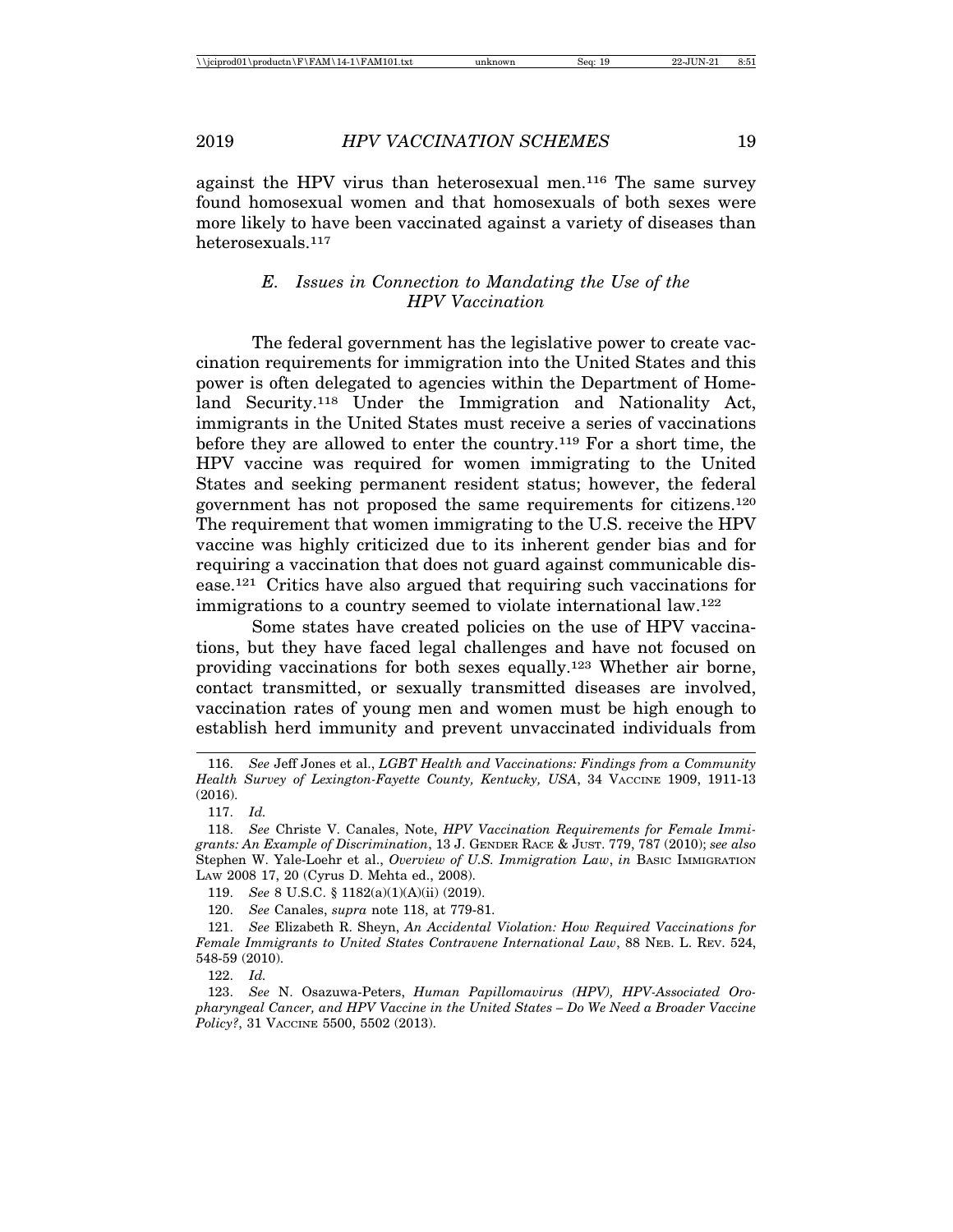reintroducing diseases into a population.124 Due to the costs of the HPV vaccine, both genders are often excluded from receiving the vaccine.125 To gain the full benefits of the HPV vaccine, states must coordinate their efforts to raise the rates of vaccination in men and women due to the migratory nature of citizens and to reduce the cost of healthcare overall.<sup>126</sup> Many state legislatures have taken up the idea of making the HPV vaccination mandatory for young women, before they reach the age of 13, to ensure they receive the vaccine before they become sexually active, but have excluded young men from vaccination legislation.127 In Australia, where the HPV vaccine is backed by governmental programs for girls and boys, the rate of cervical cancer diagnoses has dropped to the point that there is hope that the disease will be all but eliminated in a couple of decades.<sup>128</sup> For states that have passed legislation for the HPV that apply to both genders, some commentators have argued that due to the vaccination's cost that as the HPV vaccination rates rise that funding for vaccination for young men should be reduced.129 Only New Hampshire has created a system that provides the HPV vaccine free of cost and encourages, but does not require, the vaccine for students of both sexes before they enter the school system.130

### IV. CONCLUSION

# *A. The Necessity for Strict Medical and Legal Rules Regarding Prophylactic Treatment of Both Sexes*

The use of prophylactic treatment is ethically and medically questioned due to its use not treating a current condition or disease, as

<sup>124.</sup> *See generally* R. M. Anderson, *The Concept of Herd Immunity and the Design of Community-Based Immunization Programmes*, 10 VACCINE 928, 929-34 (1992) (discussing the need for a threshold number of individuals to be vaccinated to prevent reintroduction or resurgence of a disease).

<sup>125.</sup> *See* Micah Globerson, *Protecting Women: A Feminist Legal Analysis of the HPV Vaccine, Gardasil*, 17 TEX. J. WOMEN & L. 67, 72-74 (2007).

<sup>126.</sup> *See* David P. Durham et al., *National-and State- Level Impact and Cost-Effectiveness of Nonavalent HPV Vaccination in the United States*, 113 PROC. NAT'L ACAD. SCI. 5107, 5109-11 (2016).

<sup>127.</sup> *See* Sheyn, *supra* note 121, at 128-29.

<sup>128.</sup> Livia Albeck-Ripka, *In Australia, Cervical Cancer Could Soon Be Eliminated*, N.Y. TIMES (Oct. 3, 2018), https://www.nytimes.com/2018/10/03/world/australia/cervical-cancerhpv-vaccine.html.

<sup>129.</sup> *See* Jane J. Kim, *Focus on Research: Weighing the Benefits and Costs of HPV Vaccination of Young Men*, 364 NEW ENG. J. MED. 393, 394-95 (2011).

<sup>130.</sup> *See* Jessica Kennington, *Mandating Health: Comparing Different State Approaches to the Distribution of the HPV Vaccine*, 2 HEALTH L. & POL'Y 58, 60-62 (2008).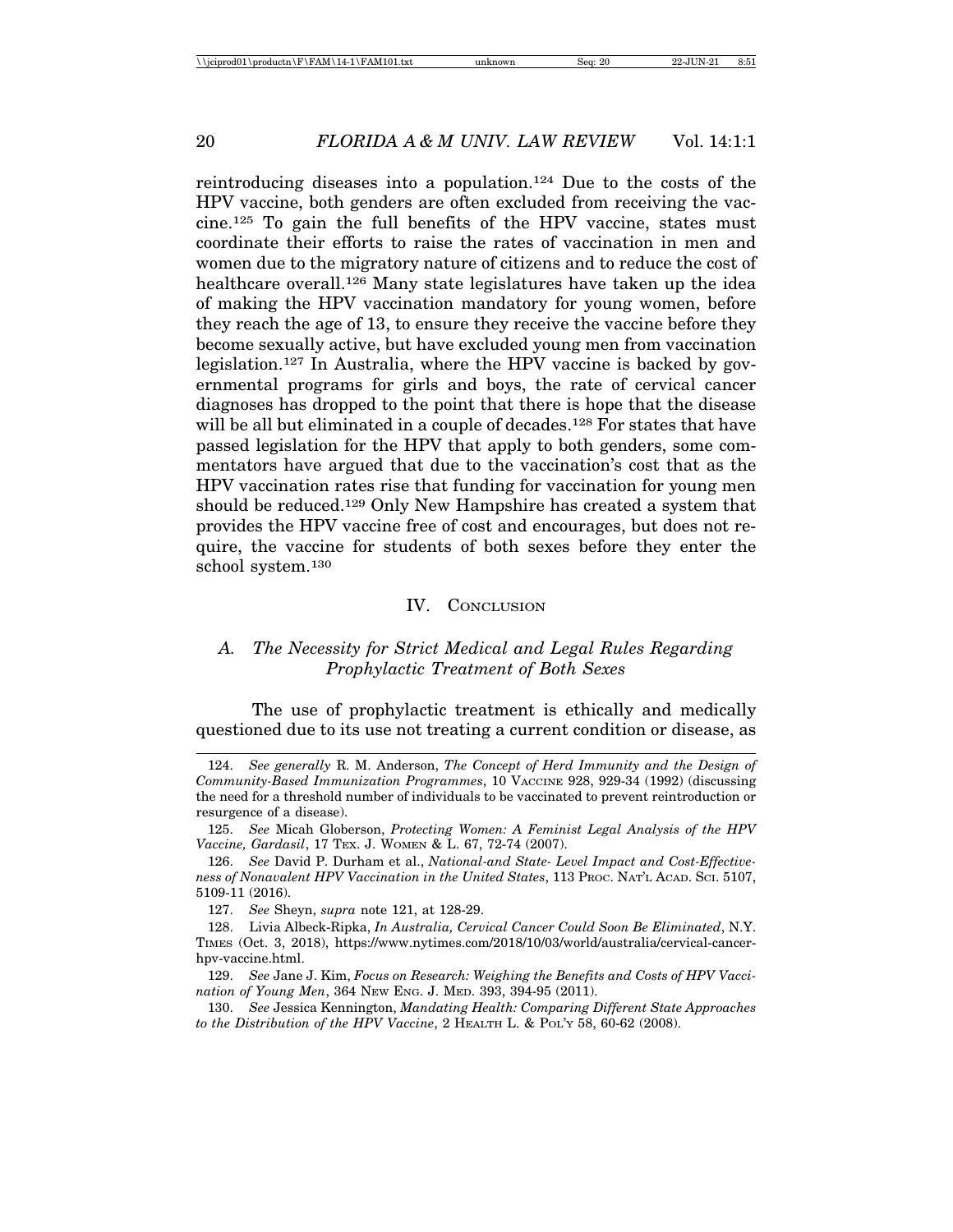required by medical ethics and most legal schemes, and not conforming to the principles of informed consent for medical treatment. Though informed consent is necessary for most treatments, if a person does not have capacity to consent due to their physical or legal status, surrogate decision makers can agree to the patient's medical treatment. Informed consent requirements can also be overwritten by government actors who can require that an individual undergo treatment if social health needs demand it. Due to the large benefit to society and the small possibility of harm to an individual who is administered a vaccine, the use of vaccinations is one of the few instances where government actors can compel individuals to undergo treatment or require they vaccinate their children before the children can enter school.

### *B. The Need for Equal Access to HPV Vaccination for Both Sexes*

Sexually active citizens of the United States are likely to contract the HPV virus. HPV causes a variety of detrimental health impacts in both men and women, which has caused medical experts to recommend that both sexes receive vaccinations against the virus. To maximize the effectiveness of the vaccination, both sexes must receive the vaccine to build up herd immunity against the HPV virus in the United States' population as a whole. Due to the costs of the HPV vaccination, many individuals cannot afford the vacation without aid from insurance or governmental assistance programs. With states having the majority of legislative power over the use of vaccines, states must create legislative schemes that mandate their citizens receive the HPV vaccine and help counter the costs of the vaccinations or allow their citizens to choose to take the vaccine and help citizens afford HPV vaccinations. When creating HPV vaccine legislation, issues such as the HPV being predominantly a sexually transmitted disease should not be taken into account due to its widespread impact on the population and the vaccines ability to prevent a variety of lower healthcare costs as a whole, no matter the method of transmission.

## *C. The Need for Equal Treatment Under Medical Ethics and the Law as to Prophylactic Reproductive Health Treatments for the Sexes*

Women are afforded the opportunity to be tested for the presence of indicators they may be at risk for cancers of the reproductive system and are encouraged to seek counseling with a variety of experts before choosing to undergo prophylactic surgery to reduce the risk of